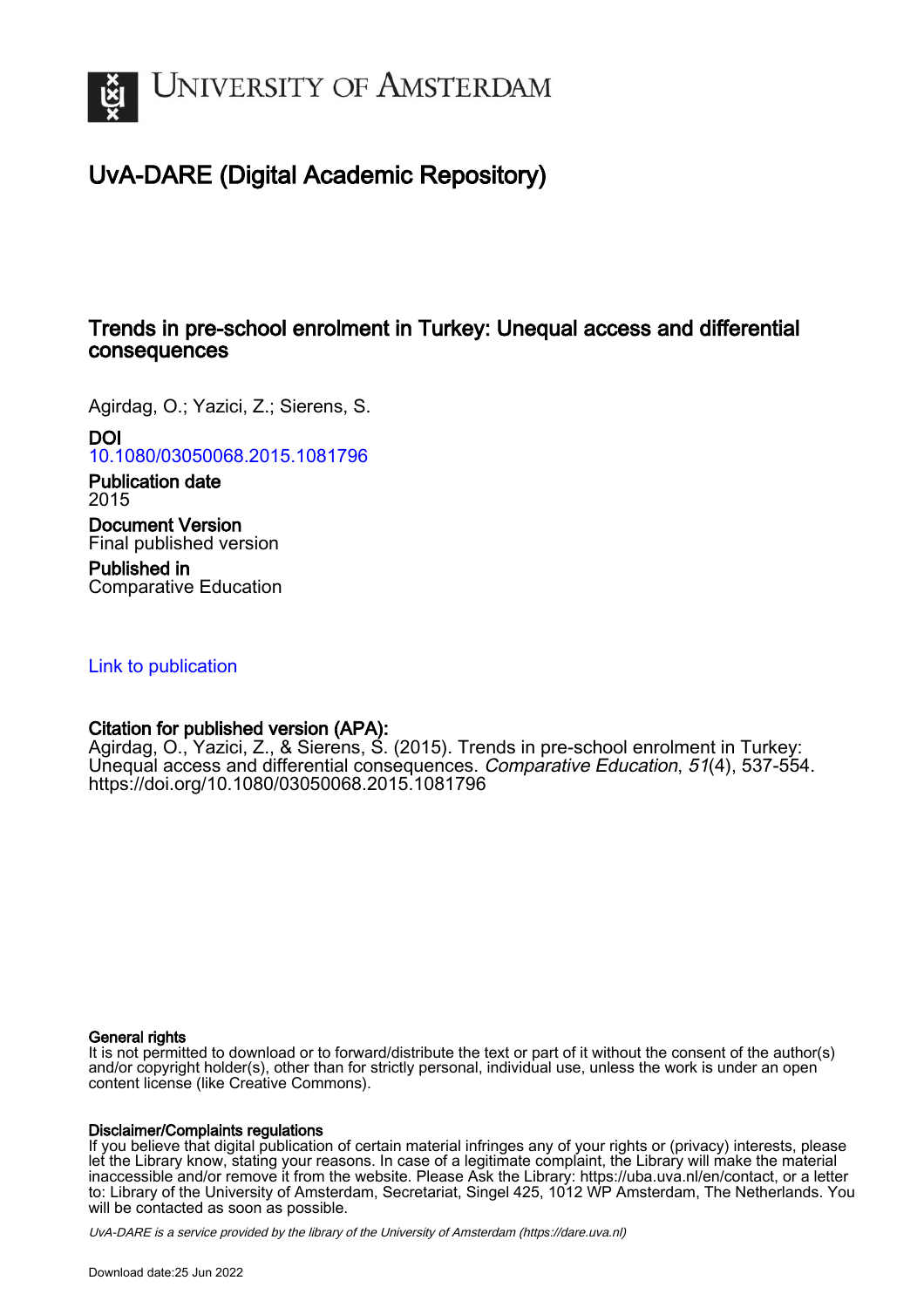

# **Comparative Education**



**ISSN: 0305-0068 (Print) 1360-0486 (Online) Journal homepage:<http://www.tandfonline.com/loi/cced20>**

# **Trends in pre-school enrolment in Turkey: unequal access and differential consequences**

**Orhan Agirdag, Zeliha Yazici & Sven Sierens**

**To cite this article:** Orhan Agirdag, Zeliha Yazici & Sven Sierens (2015) Trends in pre-school enrolment in Turkey: unequal access and differential consequences, Comparative Education, 51:4, 537-554, DOI: [10.1080/03050068.2015.1081796](http://www.tandfonline.com/action/showCitFormats?doi=10.1080/03050068.2015.1081796)

**To link to this article:** <http://dx.doi.org/10.1080/03050068.2015.1081796>

| - | _ | ۰<br><b>Service Service</b> |
|---|---|-----------------------------|
|   |   |                             |
|   |   |                             |
|   |   |                             |

Published online: 17 Sep 2015.



 $\overline{\mathscr{L}}$  [Submit your article to this journal](http://www.tandfonline.com/action/authorSubmission?journalCode=cced20&page=instructions)  $\mathbb{Z}$ 

**III** Article views: 54



 $\bullet$  [View related articles](http://www.tandfonline.com/doi/mlt/10.1080/03050068.2015.1081796)  $\sigma$ 



[View Crossmark data](http://crossmark.crossref.org/dialog/?doi=10.1080/03050068.2015.1081796&domain=pdf&date_stamp=2015-09-17)<sup>で</sup>

Full Terms & Conditions of access and use can be found at <http://www.tandfonline.com/action/journalInformation?journalCode=cced20>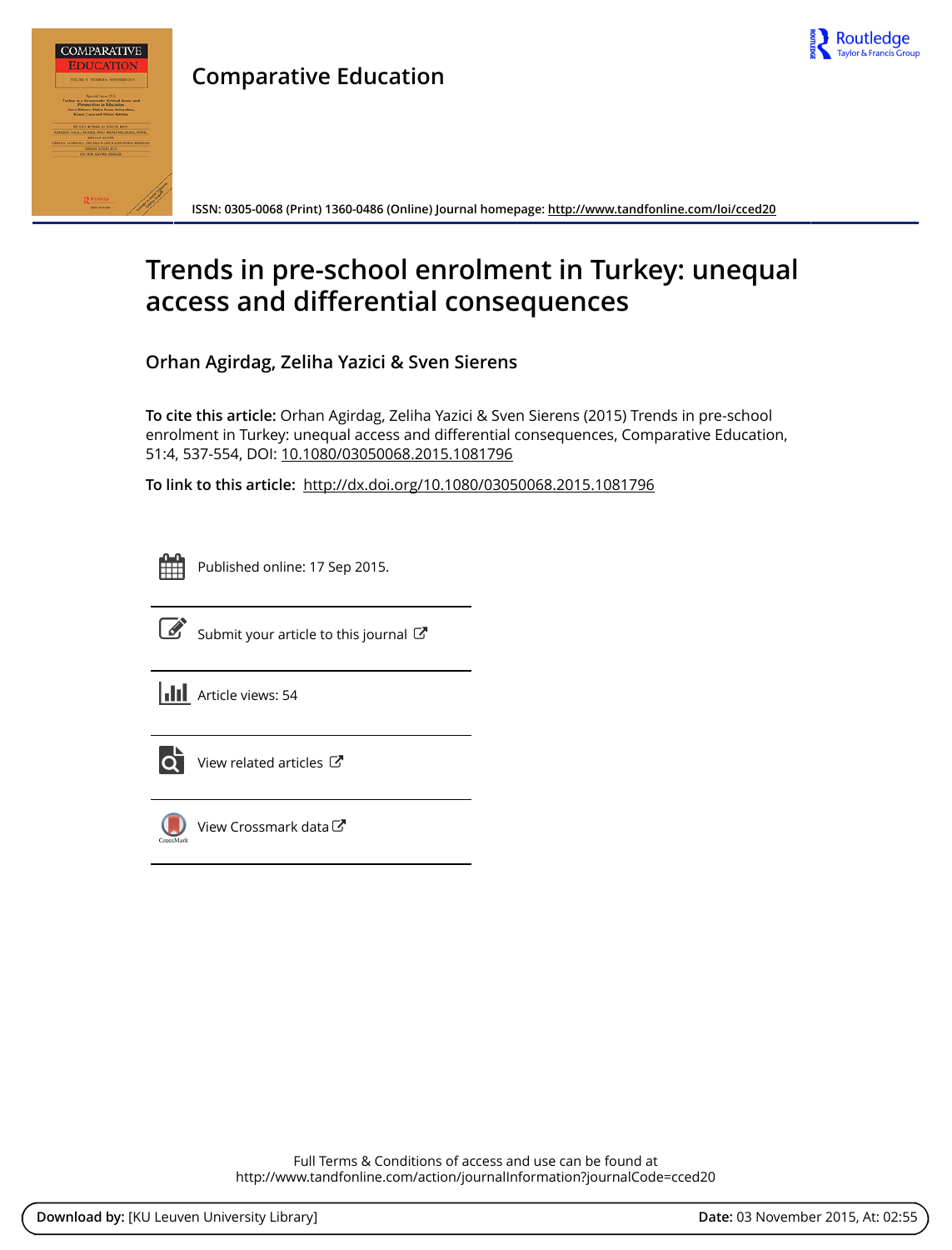# Trends in pre-school enrolment in Turkey: unequal access and differential consequences

Orhan Agirdag<sup>a[,](http://orcid.org/0000-0002-5508-1501)b\*</sup>  $\bullet$ , Zeliha Yazici<sup>c</sup> and Sven Sierens<sup>d</sup>

<sup>a</sup>Department of Education, University of Amsterdam, 1018WS Amsterdam, The Netherlands;  $^{b}$ Laboratory for Education and Society, University of Leuven, Andreas Vesaliusstraat 2-bus 3761, 3000 Leuven, Belgium; <sup>c</sup>Department of Preschool Education, Akdeniz University, Kampus 07058, Turkey;<sup>3</sup> Centre for Diversity and Learning, Ghent University, 9000 Gent, Belgium

In this study, a historical and international analysis of early childhood education in Turkey is made. More specifically, we explore the trend in pre-school enrolment, compare Turkey's enrolment rate with other countries, study whether access to pre-school is related to social class and gender, and investigate the impact of pre-school attendance on later academic performance. We use data from the PISA (Programme for International Student Assessment) 2012 study and World Bank EdStats. The results indicate that Turkey's pre-school enrolment has strongly increased over the years. However, compared with other (newly) industrialised countries, Turkey has a very low pre-school enrolment rate. Regression analyses revealed that pupils from wealthy families are much more likely to attend pre-school than pupils from poor families, while no difference was found between girls and boys. Importantly, pre-school attendance was related to higher academic achievement, even though pupils from wealthy families benefited more than middle-class and poor pupils.

## Introduction

The amount and nature of  $pre$ -school<sup>1</sup> experience that a child has before starting school are two of the claimed keys to success at school (Hattie [2013](#page-18-0)). A widespread perception among academics, educational practitioners and policy-makers is that participation in high-quality pre-school has evident benefits for all children in terms of school readiness, educational achievements and social adjustments (Boocock [1995;](#page-18-0) Karoly, Kilburn, and Cannon [2006\)](#page-18-0). It is likewise believed that early childhood education for disadvantaged children can reduce the likelihood of school failure and improve their life chances and ultimate well-being (Entwisle [1995](#page-18-0); Lamy [2013](#page-18-0)). Indeed, if pre-school education is targeted at disadvantaged children or if disadvantaged pupils show the largest gains from pre-schooling, it will reduce the achievement gap between advantaged and disadvantaged children (Heckman [2006\)](#page-18-0). The importance of pre-schooling can hardly be overstated since in early childhood, children's cognitive and social–emotional skills develop rapidly and are sensitive to 'inputs' from both home learning environments, and education and care settings. Thus, a frequently made assumption is that pre-school could compensate for a lack of very fundamental skills not acquired at home, such as academic language proficiency (Agirdag, Van Avermaet, and Van Houtte [2013](#page-17-0); Leseman [2002\)](#page-18-0).

<sup>\*</sup>Corresponding author. Email: [orhan.agirdag@gmail.com](mailto:orhan.agirdag@gmail.com)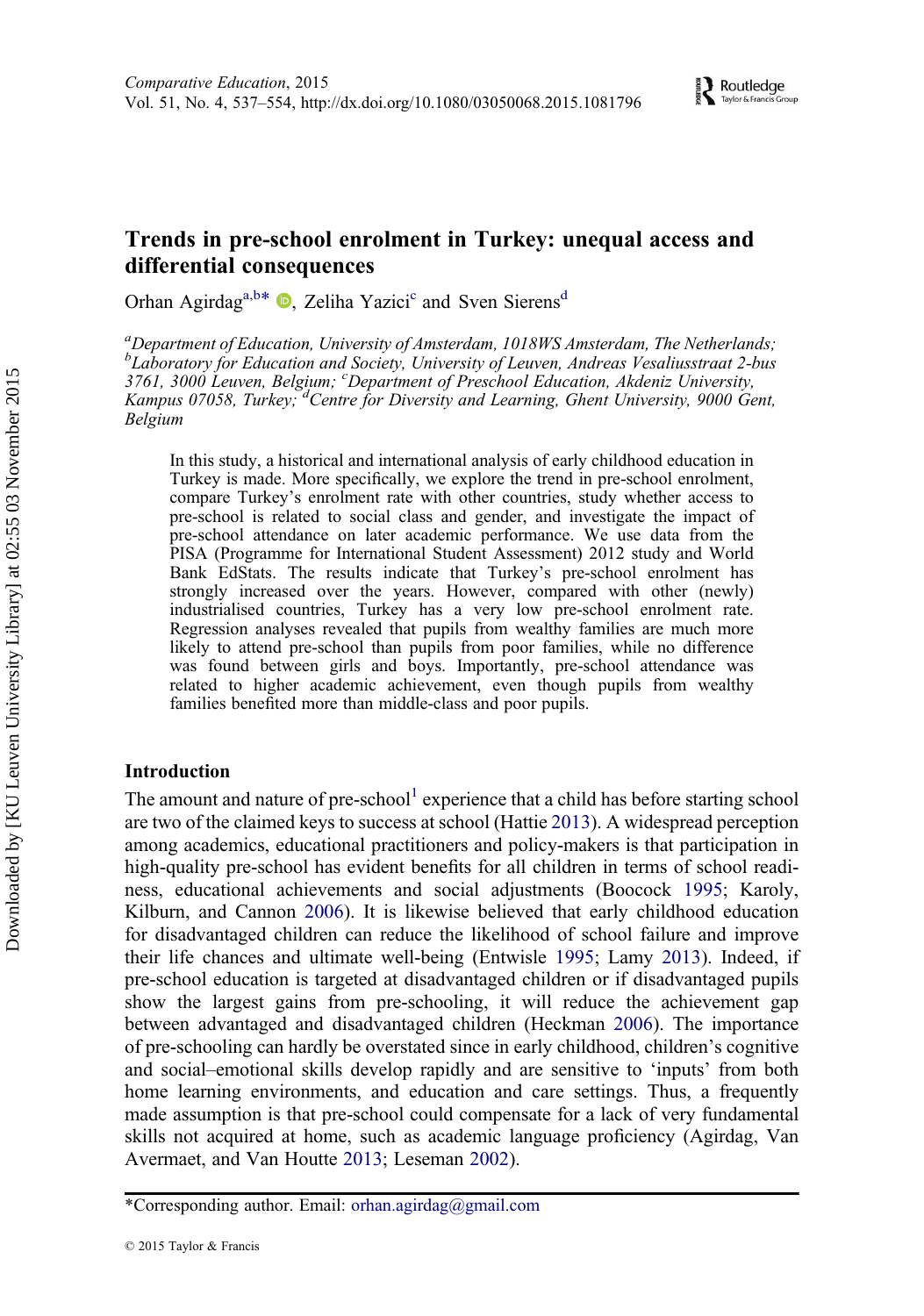Given the importance of the topic, various international organisations such as European Commission, UNESCO, Organisation for Economic Co-operation and Development (OECD) and the World Bank have shown their commitment to promote early childhood education. For instance, UNESCO leads and coordinates the *Education For All* (EFA) movement since 2000. EFA focuses on the need to provide learning opportunities at every stage in life and the first EFA goal is the expansion of early childhood education. The progress made across the globe is monitored in the so-called Global Monitoring Reports (GMR) (see EFA GMR [2003,](#page-18-0) [2006,](#page-18-0) [2015\)](#page-18-0). The OECD closely monitors the early childhood education policies and development in the member states in the 'Starting Strong' reports (see OECD [2001](#page-19-0), [2006](#page-19-0), [2015\)](#page-19-0). Between 1984 and 2015, the World Bank has financed 123 projects on pre-primary education, for a total value of about \$ 900 million (see World Bank's website). The European Commission states that 'a solid start by providing quality early childhood education is central to the European strategy for smart and sustainable growth, the European Union (EU) 2020 strategy' (European Commission [2014,](#page-18-0) 3). The most important reason why these international organisations support early childhood education is that they believe that it can bring a wide range of benefits for children, parents and society at large. Most importantly, early childhood education is believed to increase the level of *human capital* of the country, directly through improved educational performance and indirectly through increased availability of a female workforce. Another reason is the assumption that if children from lower socio-economic background can start schooling early, their disadvantaged start can be compensated for to a certain extent through pre-schooling.

Countries vary in models of pre-school provision. In some countries such as France, the Netherlands, and Japan, pre-primary education is nearly universal, whereas other countries such as Argentina, China, Mexico and Uruguay are moving rapidly to increase provision (OECD [2010](#page-19-0), [2013](#page-19-0)). This study is conducted in Turkey, where provision of and participation in pre-schooling are exceptionally low. Over the last decades, Turkey has invested increasingly on pre-primary schooling (Kapcı and Güler [1999](#page-18-0); World Bank [2013](#page-19-0)). However, there are no studies that focus on early childhood education from an historical and international comparative perspective. Our aim with this study is to fill this research lacuna. Based on a review of the literature, the following research questions are established and will be empirically investigated:

- 1. What is the long-term trend of the pre-school enrolment rate in Turkey?
- 2. What is the current pre-school enrolment rate when compared with other countries?
- 3. Is access to pre-school determined by social class and gender background?
- 4. Is pre-school attendance related to future academic achievement?
- 5. Do the effects of pre-school attendance on academic achievement vary according to social class?

#### Pre-schooling in Turkey

#### Historical developments

The history of pre-school education in Turkey dates back to the Ottoman Empire period. Already in the fifteenth century, schools called Sibyan Mektebleri (child schools) provided religious education and a very basic instruction to 3–6-years-olds (Akyüz [1996](#page-17-0)). However, it should be noted that the Ottoman Empire did not see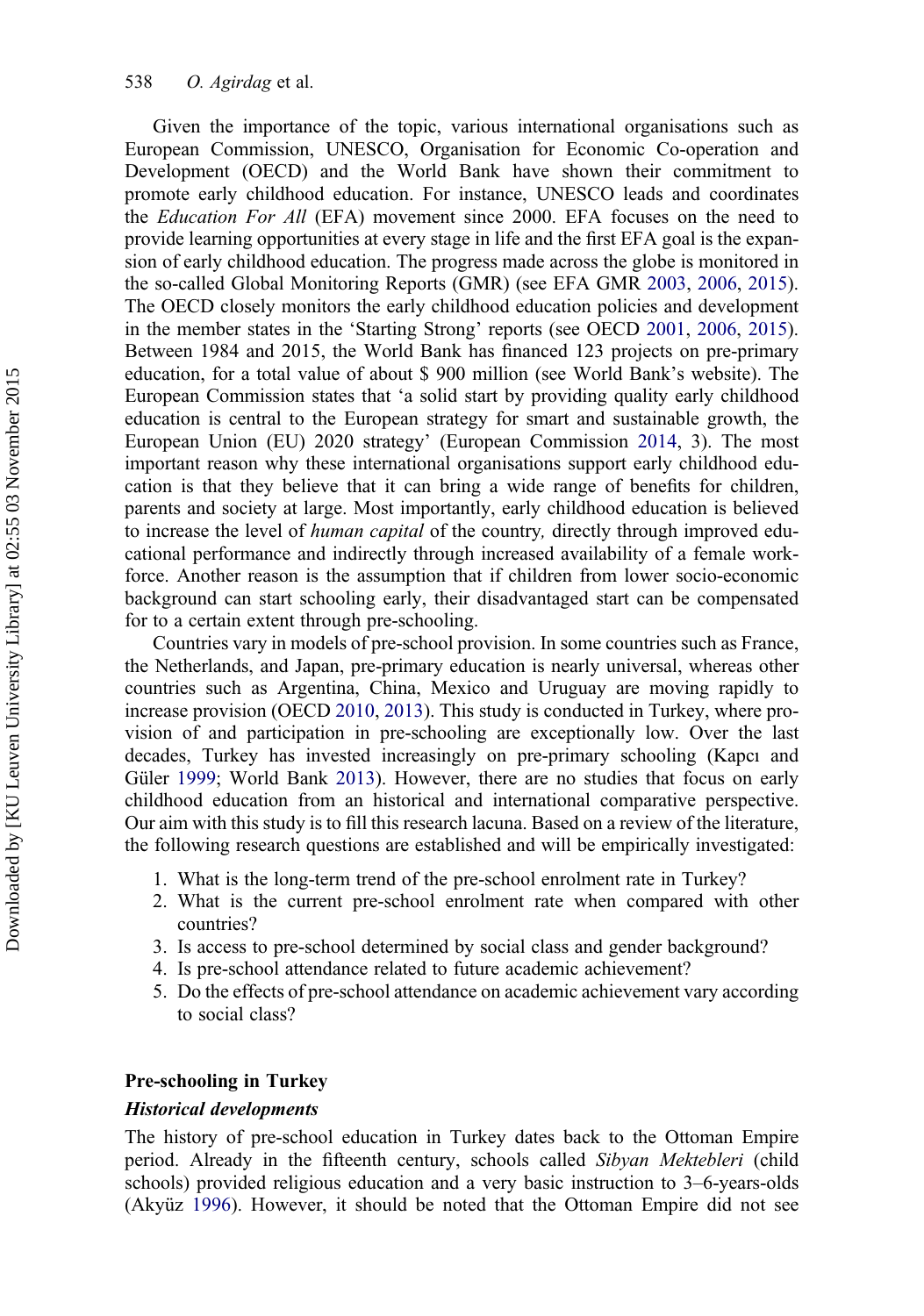education as a *public* service. This perspective was transformed in the nineteenth century with the so-called Tanzimat (reorganisation) reforms which attempted to modernise the empire. Nevertheless, it was only with the Second Constitutional Era (after 1908) that the educational institutions were reorganised in a 'Western' secular way (Gökçe and Oguz [2010](#page-18-0)). Therefore, it is not a coincidence that the first nursery schools were only established after 1908 (Akyüz [1996;](#page-17-0) Duru [1915\)](#page-18-0). The first pre-schools were not set up for educational or pedagogical purposes, but they were in fact a part of the ongoing massive reforms that mimicked all aspects of Western education. Not only was the idea itself taken from Western societies, but also the pedagogy used in these nursery schools was based on a Western approach, that is, the Fröbel approach (Akyüz [2008](#page-17-0); Ergin [1977\)](#page-18-0).

The proclamation of the Republic in 1923 brought a reorganisation of education. When the Republic was founded, Turkey had in total 80 nursery schools, 5880 pupils and 136 nursery school teachers across 38 provinces (Oktay [1983](#page-19-0)). An important milestone was the Law for Educational Organisation that was promulgated in 1926. This law brought new arrangements such as the ban on opening schools without the permission or agreement of the Ministry of National Education (MoNE) and provided that the MoNE is fully responsible for preparing the curricula. The education institutions formerly directed by local governments or religious groups were put under the responsibility of the MoNE. This centralist approach to education was applied to all sectors of education, that is, from pre-primary schools to higher education, and it continues to have an influence in today's Turkey (Oğ uzkan and Oral [2003;](#page-19-0) Oktay [1983\)](#page-19-0).

The modernisation continued with the alphabet reform in 1928, which introduced the (Western) Latin-based alphabet. After that date, the primary goal of the Republic was to decrease the number of illiterate people. Therefore, investment priority was given to primary education and adult education and no significant investment could be made in pre-school education. Policies for early childhood education only (re) emerged in the 1950s and 1960s, that is, after a relative increase in the literacy rate was reached (Kapci and Güler [1999](#page-18-0); Poyraz and Dere [2003](#page-19-0)). The period with the fastest progress in the political and legal organisation of pre-school education in Turkey was that between 1960 and 1990. Regulations were mainly steered by two central government institutions: these are the National Education Council (Milli Eğitim Surası) and the Development Plans. The National Education Council is the official advisory committee that provides recommendations to the MoNE. Since their establishment in 1939, the National Education Councils have paid special attention to early childhood education and they have had substantial effect on policies from 1953 until today. For instance, the National Education Councils in 1953 took the decision to open state-funded pre-school education institutions, the Council held in 1962 focused on teacher training for pre-schools, and the Council held in 1993 met to increase pre-school attendance rate and expand the pre-primary schooling system (Akyüz [2008](#page-17-0)). It was in this period that the Government of Turkey recognised the critical role played by early lifecycle investments in achieving equitable and sustainable development.

Thus, expansion of pre-primary education was regarded by Turkish policy-makers as a means of political development and economic growth. That is the reason why early childhood was also a returning topic within various Development Plans. Equally, organised by the central government, the Development Plans outline the priorities for policies and investments to be made in Turkey, mainly for the sake of economic growth. The Development Plan covering the years 1979–1983 included a decision to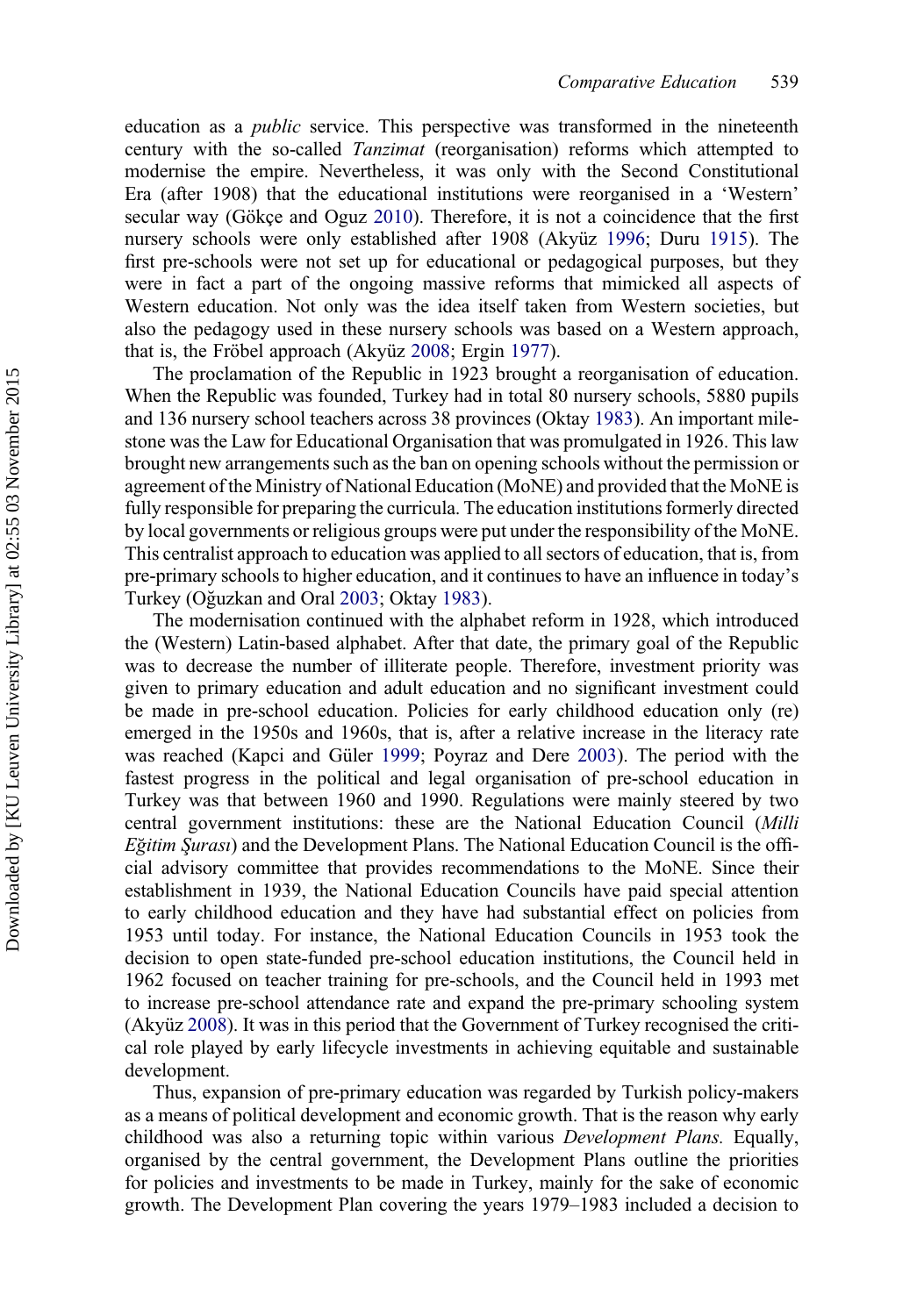start a pilot programme for the children of slums and rural areas. Within the Development Plan covering the years 1985–1989, it was decided to increase the pre-school schooling rate to 10% and to open preparatory schools particularly for the children of 60–72 months in primary schools. In the Development Plans 1995–2005, it was planned to increase the schooling rate to 16%. The Development Plan of 2007–2013 included decisions to train teachers for pre-school education and to diversify pre-school education services (Dağlı and Dağlı [2012](#page-18-0); Kapci and Güler [1999](#page-18-0)).

#### Current structure and policies

According to official statistics for the school year 2013–2014 (see MEB [2014](#page-19-0)), about one million Turkish pupils are enrolled in pre-schools, of which 87% are in the public and 13% in the private sector. Within both sectors, two types of early childhood education are distinguished. First, there are the pre-primary classes (Anasınıfları) which are preparatory classes within primary schools (so similar to, e.g. kindergarten in the USA). In 2014, there were 21,268 pre-primary classes which account roughly for 66% of the total pre-school enrolment. Secondly, there are independent pre-schools (bağımsız ana  $okulu$ ). In 2014, there were 3729 independent pre-schools, which account roughly for 28% of the total pre-school enrolment. A smaller number of students are enrolled in pre-school institutions created for civil servants and by institutions set up by the Child Protection Agency (MEB [2014](#page-19-0)).

Pre-primary classes and independent pre-schools function both on a daily basis, five days a week. The daily programme includes 6 times 50 minutes of learning activities focusing on language and literacy skills, social skills, creative and problem-solving skills, appreciation of music and movement, and outdoor play. In some places, education is delivered in shifts, with different children in morning and afternoon classes. The MoNE is responsible for drawing up curricula, designing and building schools, training teachers, and developing educational materials.

More recently, the Government of Turkey made early childhood education a national priority. While the reason behind this change is not clear, it is likely that pressure to meet the targets set by international organisations (EFA commitments, OECD, etc.) may have played a role. In 2010, the MoNE set up a target to reach 50% participation in pre-primary education for children aged 36–72 months (MEB [2010\)](#page-18-0). In 32 different cities, the MoNE organised pilots to increase the attendance rate. However, these pilots were concentrated in provinces that already had higher attendance rates. This is based on the idea that those provinces are less likely than others to need new infrastructure, thus making it easier to accumulate quick gains in reaching enrolment targets. As a consequence of this policy choice, the already high inequalities in attendance across different provinces further increased. For instance, the pre-school enrolment rates for 3–5 year-olds are as low as 15.66% in the province of Hakkari in the south-east of Turkey, and as high as 50.41% in the Black Sea province of Amasya. With the exception of Istanbul, the enrolment rates are much higher in the Western part of the country and lower in the Eastern and the Southern parts of the country (MEB [2014\)](#page-19-0).

It should be noted that most recent reforms of the Government of Turkey are confusing and partly contradictory with respect to pre-schooling. On the one hand, the government had decided to make pre-primary school education compulsory for five-year-olds in 2010. However, this policy has been suspended in 2012. At the same time, the starting age of compulsory schooling at *primary* school is lowered to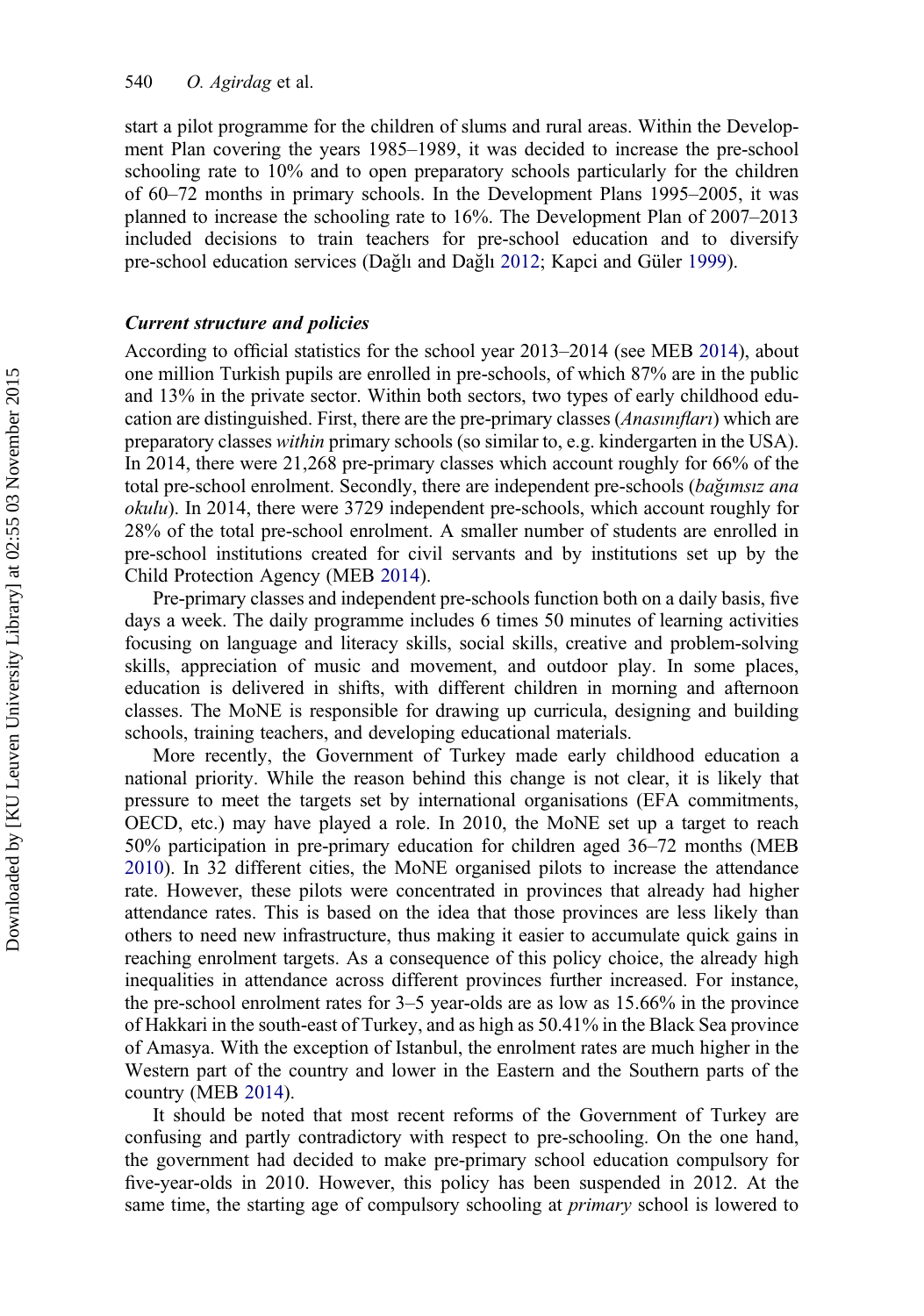five and a half years with the so-called  $4+4+4$ ' educational reforms. According to educators, the latter reform created ambiguities and consequently reduced the attendance rate for pre-schooling, as many parents were confused as to whether pre-primary school is compulsory and at what age it starts. Moreover, many educators report that they are ill informed on the contents of the educational reform with respect to preschooling (Çivik, Ünüvar, and Soylu [2015](#page-18-0)).

#### Academic benefits of pre-school: what does the international evidence say?

A key question in international research is whether attending pre-school has any academic benefits for children. International studies differ in the timespan of their focus: effects at short, middle and long term are distinguished that respectively refer to effects on primary education, secondary education and beyond. Moreover, a distinction should be made between *general* and *equity effects* of pre-school. General effects refer to average advantages for the entire group that attend pre-school. Equity effects concern the issue as to whether pre-school attendance shows differential gains for children from advantaged/disadvantaged groups. It should be noted that the present study will examine middle-term academic effects of pre-school participation, and both general effects and equity effects will be investigated.

Most studies on the academic impact of pre-school education have been conducted in the USA. Reviews and meta-analyses have established over the years that early childhood programmes in the USA have substantive positive short-term and moderate longer term effects on the cognitive-academic development of children (Manning, Homel, and Smith [2010\)](#page-18-0). An earlier study by Barnett [\(1995](#page-17-0)) reviewed 36 studies on a variety of early childhood programmes to examine the long-term effects of these programmes on children from low-income families. The study focused primarily on cognitive development. The results indicate that early childhood programmes can produce large short-term benefits for children on intelligence quotient and sizable long-term effects on school achievement, grade retention, placement in special education, and social adjustment. A more recent review by the same author (Barnett [2011](#page-18-0)) reaches the conclusion that early educational intervention can have substantive short- and long-term effects on cognition, social–emotional development, progress through school, antisocial behaviour and even crime. A broad range of approaches, including large public programmes, have demonstrated effectiveness. Long-term effects may be smaller than initial effects, but they are not insubstantial. The meta-analysis by Gorey ([2001\)](#page-18-0) integrated results across 35 pre-school (quasi-)experiments. The study found pre-school effects on standardised measures of intelligence and academic achievement which were significant, positive and large. In addition, cognitive effects of relatively intense educational interventions were significant and very large, even after 5–10 years. Nelson, Westhues, and MacLeod ([2003\)](#page-19-0) also used meta-analysis to examine the effect sizes of 34 pre-school prevention programmes in the USA. The results indicate that pre-school programmes did have short-, medium- and long-term impacts on several outcome domains (cognitive, social-emotional, parent-family wellness). Cognitive effects were greatest during the pre-school period, but were still evident during elementary and middle school, and high school and beyond. The longer (more than one year) and the more intensive the interventions for children, the greater were the impacts on pre-school cognitive outcomes. A more recent metaanalytic review (Manning, Homel, and Smith [2010](#page-18-0)) of early developmental prevention programmes, including structured pre-school programmes, delivered to at-risk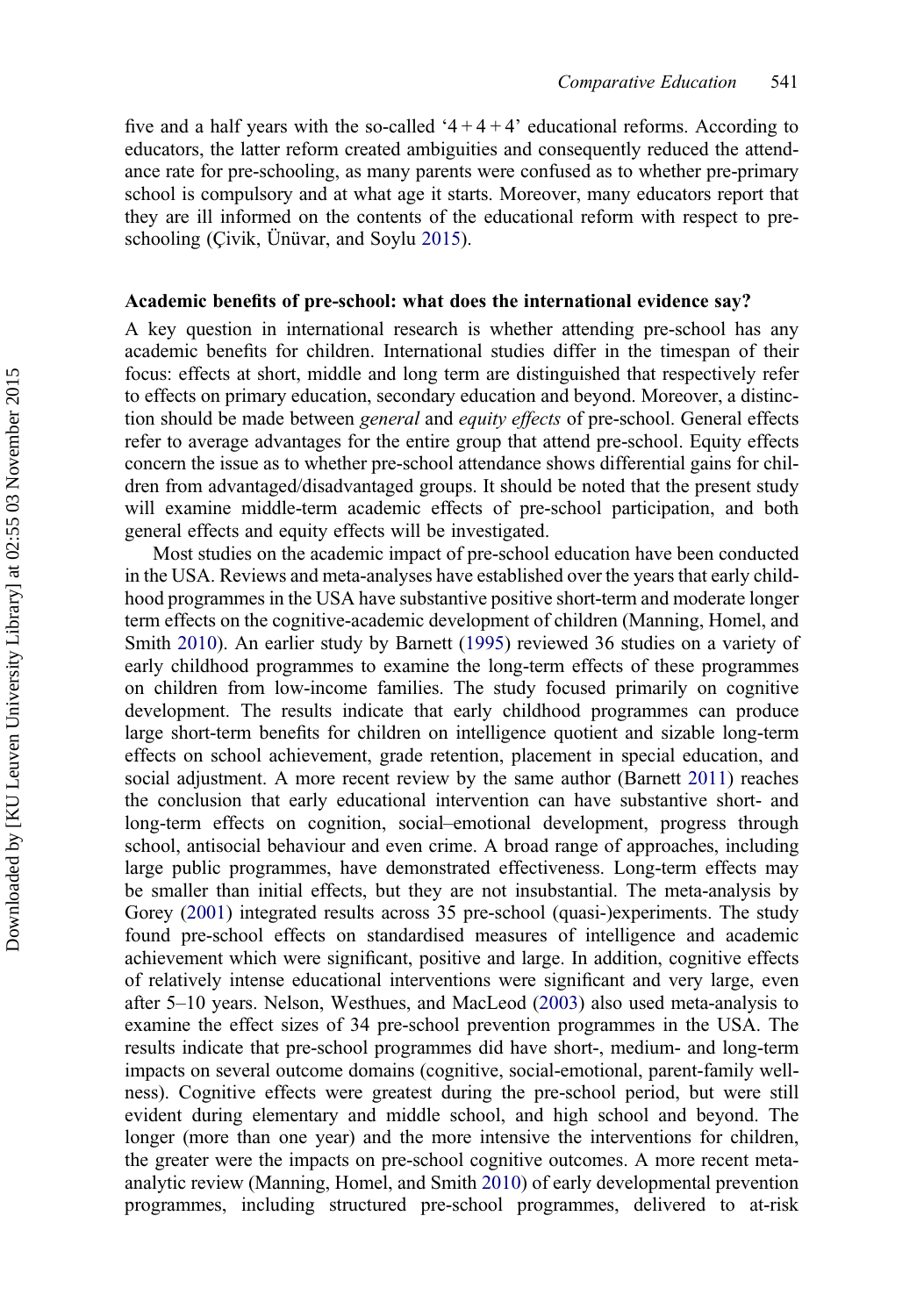populations, investigated non-health outcomes during adolescence (educational success, cognitive development, social-emotional development, family well-being, etc.). Seventeen studies, based on 11 interventions (all US-based), were included in the analysis. The largest effect was observed for educational success during adolescence. Results were clear, too, for programme intensity and duration, where it seems that, in a nutshell, more is better. The recent and very extensive meta-analysis conducted by Camilli et al. [\(2010](#page-18-0)) analysed a total of 123 comparative studies (published between 1960 and 2003) of early childhood education programmes in the USA, looking at the magnitude of cognitive and affective gains. The results are consistent with the accrued research base on the effects of pre-school education. Significant effects were found for children who attend a pre-school prior to entering kindergarten. The largest effects were observed for cognitive outcomes, although a pre-school education was also found to impact children's social skills and school progress. However, all the above-mentioned studies involve almost exclusively targeted pre-school and care programmes, implying that disadvantaged children are the main beneficiaries. Observing cognitive benefits of pre-school attendance for these children is by itself no proof of equity effects. On the basis of the US studies, it remains unclear whether other types of pre-school education, particularly universal pre-school, have similar benefits, and whether there are differential effects of attendance of universal pre-school for advantaged and disadvantaged children. In this connection, Barnett and Belfield [\(2006](#page-18-0)) pointed out that pre-kindergarten programmes in the USA raised academic skills on average, but did not appear to have notably different effects for different groups of children, and so did not strongly enhance social mobility.

International studies in other contexts are broadly consistent with the results of research from the USA. The meta-analysis by Nores and Barnett ([2010\)](#page-19-0) reviewed the international (non-USA) evidence on the benefits of early childhood interventions. A total of 56 studies reporting effects of 30 interventions in 23 countries in Europe, Asia, Africa, Central and South America were analysed. The study found that children from different contexts and countries receive substantive cognitive, behavioural, health and schooling benefits from early childhood interventions. Also, the benefits were sustained over time. Another study conducted by Burger ([2010\)](#page-18-0) reviewed 32 key studies assessing the effects of 23 pre-school programmes in Europe, the USA and elsewhere on cognitive development. Programme start, intensity and duration were considered. The findings indicate that the vast majority of recent early education and care programmes had considerable positive short-term effects, and somewhat smaller longterm effects on cognitive development.

Looking specifically at the international evidence on equity effects, a rather mixed pattern emerges from the review by Burger [\(2010](#page-18-0)). A number of studies showed that the main beneficiaries of pre-school interventions are children from low socio-economic status (SES) families. However, other reviewed studies did not consistently report larger gains for these groups. On the other hand, Nores and Barnett [\(2010](#page-19-0)) found partial evidence for larger effects of interventions with more disadvantaged children on schooling outcomes, that is, less school failure and dropout.

The international PISA (Programme for International Student Assessment) 2009 assessment provides additional cross-national evidence with respect to both determinants of access and academic effects of pre-school participation of 15-year-old students in 65 countries (OECD [2011](#page-19-0)) (see Methods section below for some details on the PISA studies). With respect to access to pre-school, the report concludes: 'Disadvantaged students have less access to pre-primary education than advantaged students in almost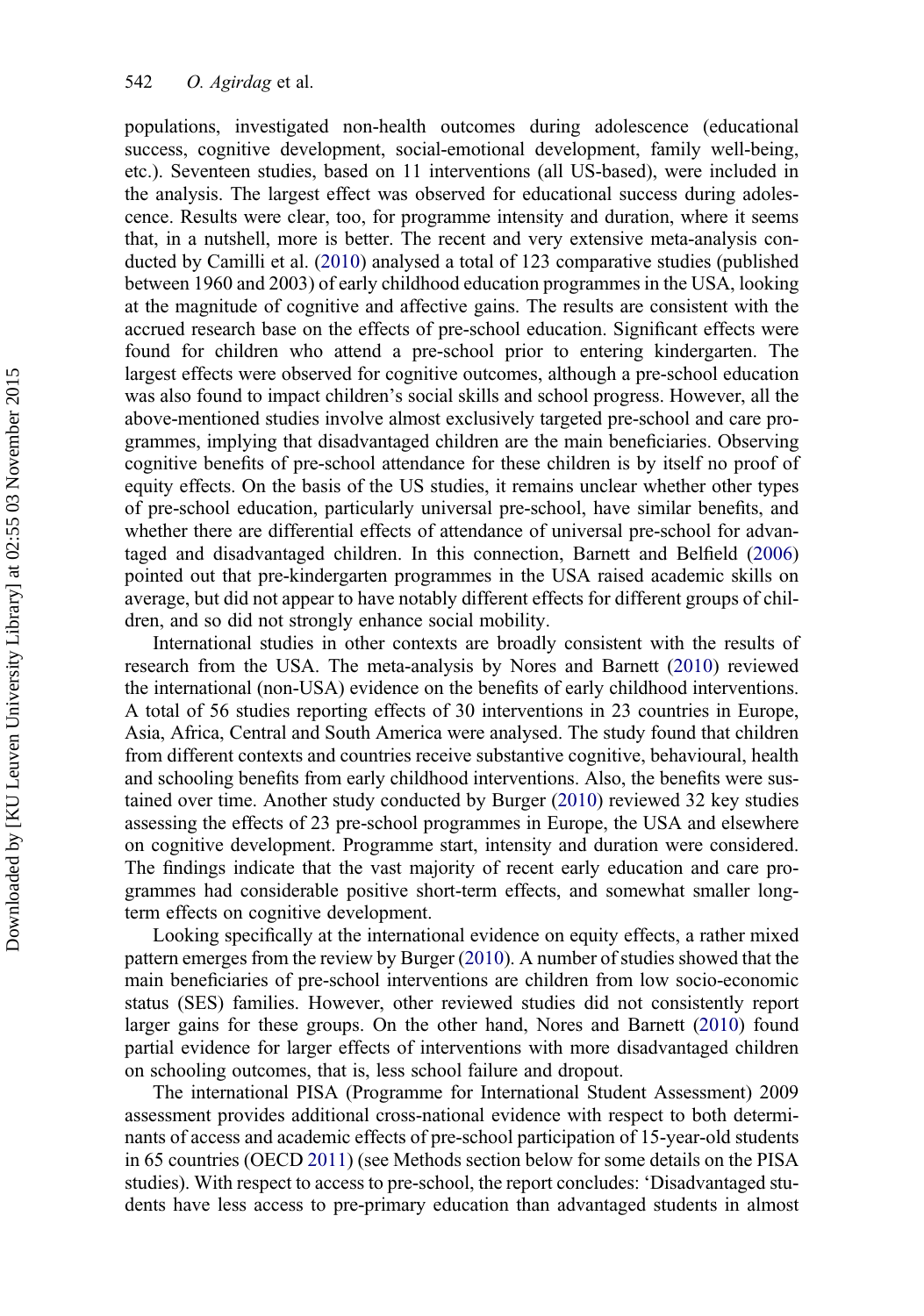every country, particularly those in which pre-primary education is not widespread' (OECD [2011,](#page-19-0) 1). Moreover, the results pointed out that even after controlling for SES, students who had attended pre-primary school performed better in reading at age 15 than students who had no pre-school experience. The more recent PISA 2012 study has shown a similar pattern with respect to mathematics achievement. In OECD countries, a score difference of 53 points in mathematics was found, which decreased to 31 points after accounting for SES (OECD [2013](#page-19-0)). When the relationship between pre-school participation and performance in mathematics was compared between different socio-economic backgrounds, there was no overall significant difference between students from socio-economically disadvantaged and advantaged backgrounds, except in a number of countries where the performance advantage of attending pre-school was greater for advantaged students (e.g. Portugal, Romania, Uruguay). The study does not provide a clear explanation for this difference across countries. The previous PISA 2009 study argues that part of the variation in the strength of the relationship between pre-primary attendance and the socio-economic background of students may be due to the fact that many other factors apart from pre-primary attendance (e.g. education in and out of school that students received between the age of 6 and 15) may influence the performance of 15-year-olds (OECD [2010](#page-19-0)). Also, other studies do not provide clear answers for this cross-country difference, or have not addressed this particular issue. One may assume a relationship between aggregate pre-school participation rates and reduction of social gaps in school attainment. However, Green and Mostafa [\(2011](#page-18-0)) concluded from cross-national analyses of the PISA 2009 data that there was little evidence to support the larger claim that high levels of pre-school education participation mitigated social gaps in performance at age 15. Pre-school participation increased educational performance by similar amounts for all social groups in most countries. The authors further claim that social gaps in performance may only be mitigated by high levels of pre-school provision where children from less advantaged families get more – or better quality – provision. Another explanation for favourable differential effects of pre-school attendance for advantaged children may, therefore, lie in differences in pre-school quality. Prochner (as cited in Boocock [1995\)](#page-18-0), who reviewed early childhood programmes from an international perspective, asserts that in many nations, poor children are being provided with substandard programmes, often in the public system of early education, while children from the middle and upper classes are offered pre-school education in a separate, usually higher quality, private service.

Another issue considered in this paper is the relation of gender to access to pre-primary education. In general, girls and women remain deprived of full and equal opportunities for education, especially in very poor countries and regions (Lockheed [2008;](#page-18-0) Stromquist [2007\)](#page-19-0). It is assumed that access of girls to pre-school education has, apart from economic gains, several gender-related benefits – such as allowing the mother to do productive work, freeing the elder sister to attend school, helping the professional development of the mother as a pre-school assistant or teacher, and, more generally, the empowerment of the mother, bringing benefits also to the local community (EFA GMR [2003](#page-18-0), 183). The global community, through international organisations like UNESCO, UNICEF and the World Bank, has long been interested in promoting gender equality in education at all levels, including pre-primary education. One would reasonably expect that girls are more likely to be out of pre-school, especially in societies characterised by marked son-preference and by discrimination against daughters from the early years of life (EFA GMR [2003\)](#page-18-0). However, a recent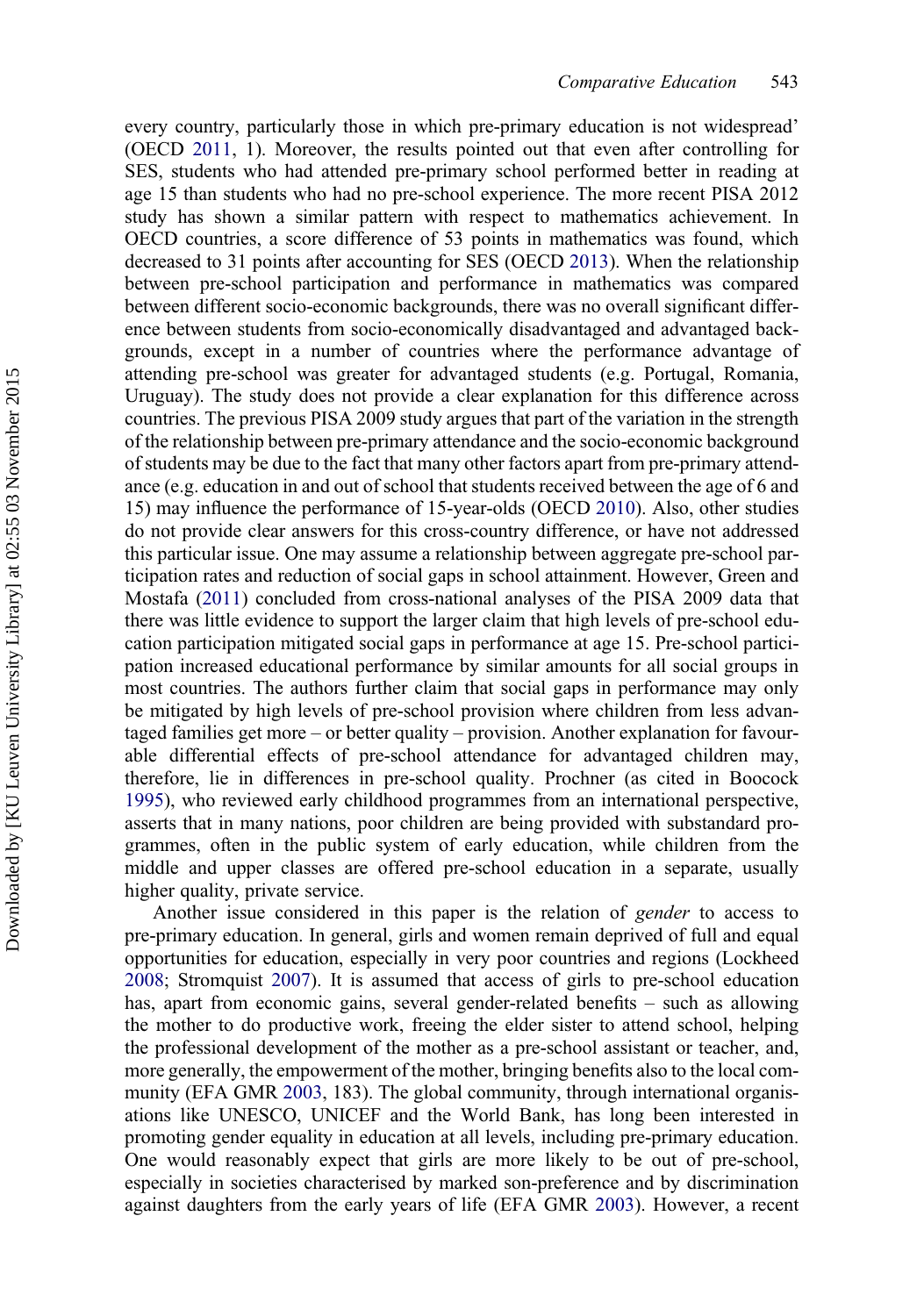UNESCO study [\(2012](#page-19-0)) found that gender parity is generally strong in the area of pre-primary education, confirming the outcomes of earlier reports drawn up by the EFA GMR team (EFA GMR [2003,](#page-18-0) [2006\)](#page-18-0). Girls and boys participate in pre-primary education at the same rates in a substantial majority (62%) of countries. Males are favoured in 18% of countries and females in 20%. Furthermore, girls account for 49% of the worldwide increase of 64% in enrolment in pre-primary schooling and around half of total pre-primary enrolment in 2012 (EFA GMR [2015](#page-18-0)). In 2005, the Gender Parity Index (GPI) – the ratio between the female and male GER (Gross Enrolment Ratio; see further for definition)) – was close to, or exceeded, 0.90 in all regions; and 105 of the 169 countries with available data were at gender parity, including 23 more countries than in 1999 (EFA GMR 2008). For Turkey in particular, the GPI was 0.94 in 1999 and 0.97 in 2012, which, although improving over the years, is apparently still against girls – yet the disparities (above 0.90) are not really significant (EFA GMR [2003](#page-18-0), [2015](#page-18-0)). The small universal gender disparities at pre-primary level can be explained by two opposing forces: wealthy parents do not discriminate between sons' and daughters' pre-school education, and poor children are benefiting through less formal educational approaches that seek to empower women and girls. The study of Stromquist [\(2007](#page-19-0)) (see also EFA GMR [2003](#page-18-0); UNESCO [2012](#page-19-0)) asserts that one reason for the high level of parity in the earliest years of schooling may be that, especially in developing countries, it is the wealthier and better educated families who enrol their children in pre-primary schools, and such families are more inclined to value schooling for both boys and girls. Such is certainly the case in situations where pre-school involves costs to the families. Those parents who can afford to send their children to private pre-schools are less likely to be forced to be selective by enrolling only their sons (EFA GMR [2003\)](#page-18-0). The second reason is that developing countries where the total enrolment in pre-school is low often have a large non-formal sector consisting of programmes targeting poorer groups. Girls are likely to enrol in roughly equal numbers to boys in such targeted programmes because reduction of gender inequality and empowerment of women are often among their explicit goals (EFA GMR [2003\)](#page-18-0). Girls' access to early childhood education is considerably better than their access to primary and secondary education. However, girls from the poorer and less educated families are still more at risk to be out of pre-school, especially in developing countries where public low-cost provision of pre-primary education is limited.

## Methods

For the first two research questions, we made use of the World Bank EdStats All Indicator Query of 17 December 2014. The data include information on pre-primary school enrolment rate for most countries of the world. Two types of enrolment rates are included. GER is defined as the total enrolment in pre-primary education, regardless of age, expressed as a percentage of the total population of official pre-primary education age. For Turkey, GER time-series are available from 1971 onwards. Net Enrolment Rate (NER) is defined as the ratio of children of the official pre-primary school age who are enrolled in pre-primary school to the total population of the official pre-primary school age. For Turkey, NER time-series are available from 2004 to 2013. It should be noted that both ratios largely overlap. For the first research question, we will look at the trend of GER in Turkey after 1971. For the second research question, we will compare NER across 120 countries in 2011, which is the most recent year with available information from most countries.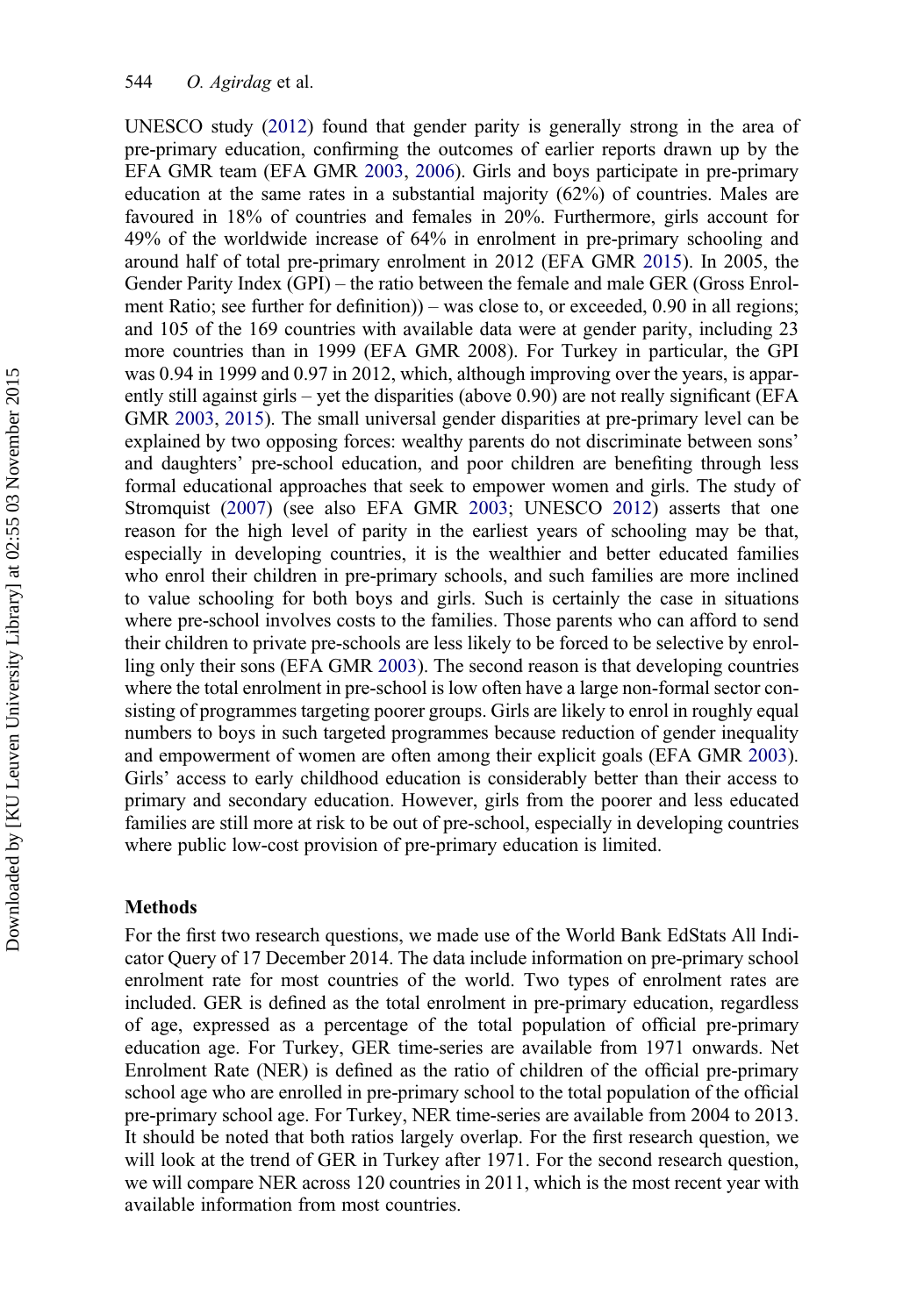For the remaining three research questions, the PISA 2012 data will be used. PISA is a study by the OECD that focuses on the academic performance of 15-year-old students. In Turkey, 4848 students participated in the PISA 2012 study. Students were asked to provide retrospective information on whether they participated in preschool. There were three answering options: (1) did not participate, (2) participated for one year or less (3) participated for two years and more. We summed up options 2 and 3 to construct a variable that measures any experience with pre-school. As the participants of the PISA study are 15-year-old students, the information in PISA 2012 represents roughly the pre-school enrolment between the years 2000 and 2002, that is, when the respondents were 3–5 years old.

For the third research question, the percentage of girls and boys is compared with respect to the three indicators of pre-school participation. A similar comparison is made for social class, which is measured by the occupational status of the parents; the highest score of both parents is taken as an indicator of social class (PISA 2012 variable Highest International Social and Economic Index (HISEI) is used). Four social classes are distinguished: the poor (below 1 Standard Deviation (SD) of the mean HISEI), lower middle class (between minus 1 SD and mean HISEI), higher middle class (between mean HISEI and plus 1 SD), upper class (above 1 SD of the mean HISEI). Analysis of variance and F-test are used to determine statistical differences.

For the fourth and fifth research questions, the impact of pre-school attendance on reading and mathematical achievement is estimated by using regression analysis of PISA 2012 data. The PISA achievement tests are paper-and-pencil tests consisting of multiple-choice items and short essay questions. They measure the amount of knowledge and skills that students have learnt at school. The emphasis of the items is on the application of acquired knowledge in real-life contexts. The performance in each domain is standardised on a scale with a mean of 500 test-score points and a SD of 100 test-score points across the OECD countries (see OECD [2013\)](#page-19-0). Three models are estimated. In the first model, the raw impact of experience with any pre-school on mathematics and reading achievement at age 15 is calculated. In the second model, we control for social class to rule out selection effects (upper class is used as a reference category). The third model is estimated to examine the fifth research question; we calculated interaction terms between pre-school attendance and social class to investigate differential effects.

#### Results

### Trends in attendance rate

In [Figure 1,](#page-11-0) GER in pre-school in Turkey is shown for the years 1971–2012. It is clear that the percentage of pupils who were enrolled in pre-school was negligible until 1985: it was less than 1%. Until the beginning of the twenty-first century, the enrolment ratio was still below 7%. However, starting from 2003, pre-school attendance grew exponentially and in 2012, it reached 30.6%. This reflects the governments' attempts to increase the attendance rate as described above, but also a global trend in the increase of the preschool attendance rate.

### International comparison

In [Table 1](#page-12-0), 120 countries are ranked according to their NER in 2011. The list indicates that Turkey has a very low level of pre-school attendance. That is, with 29%, it is ranked 90th among 120 countries. It is also clear that Turkey has the lowest enrolment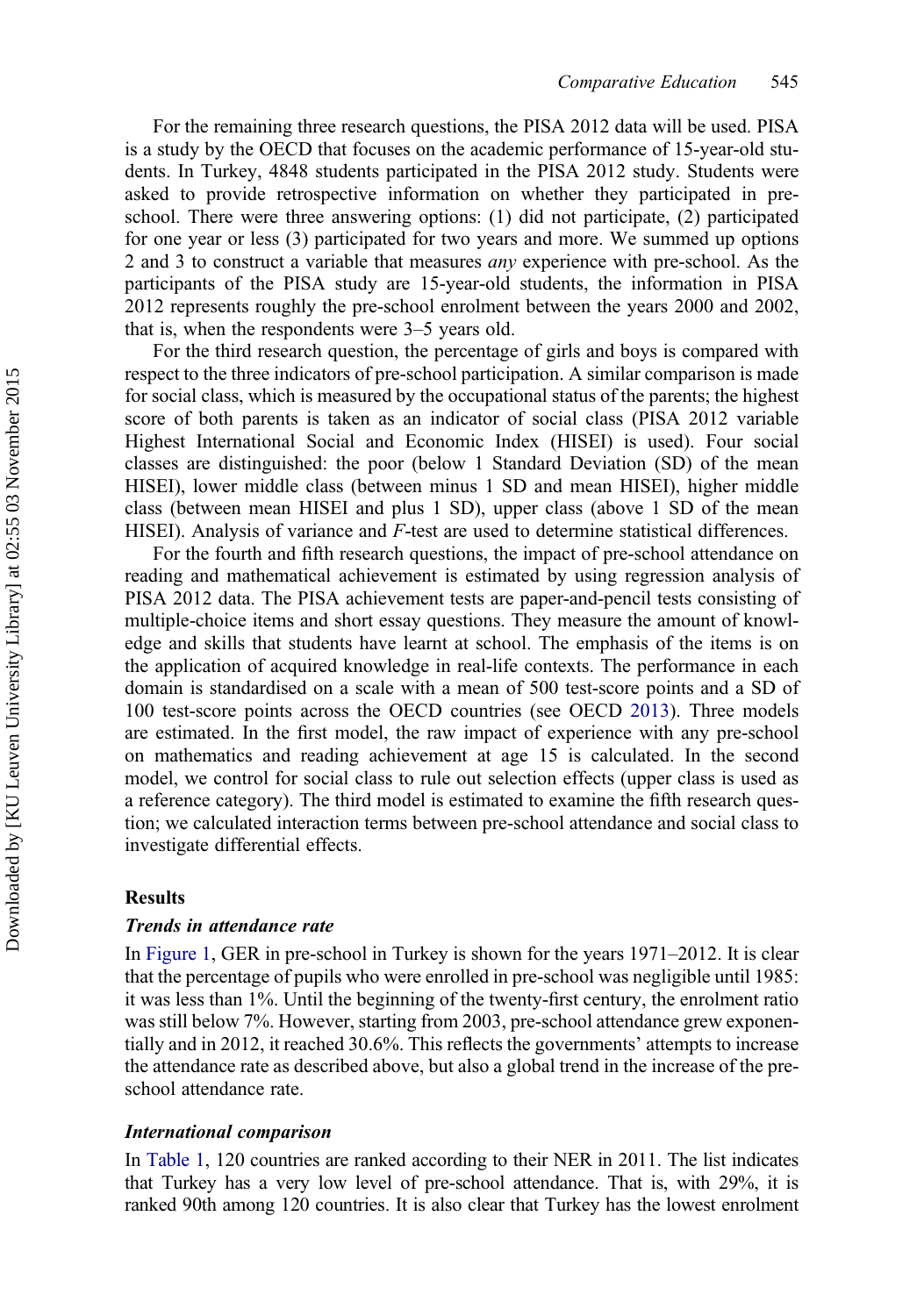<span id="page-11-0"></span>

Figure 1. GER in pre-primary school in Turkey 1971–2012 (Source: World Bank, EdStats).

rate among the so-called newly industrialised countries (e.g. Mexico =  $81\%$ ; Malaysia =  $62\%$ ; Thailand =  $100\%$ ). There are even many developing countries that have a higher enrolment rate than Turkey such as Morocco (56%), Honduras (40%), or Angola (65%). There is almost no industrialised country with enrolment rates below 65%.

## Access to pre-schooling

Is access to pre-school in Turkey determined by pupils' gender and social class background? According to PISA 2012 data (which reflect the effects of attending preschooling between 2000 and 2002), girls and boys have about the same probability to attend pre-school (see [Table 2\)](#page-13-0). Gender is not significantly related to 1 year or less pre-school enrolment ( $F = 0.273$ ,  $p = .601$ ); neither is gender associated with more than 1 year of pre-school attendance  $(F=1.796, p=.180)$ . However, the results in [Table 3](#page-14-0) point out that students' social class background is related to all indicators of pre-school enrolment. For instance, 22% of pupils from upper social class attend more than 1 year of pre-school, while this is only the case for 3.2% of pupils from poor families. Pupils from lower middle class (4.0%) and higher middle class (10.1%) families take an intermediate position. These differences are statistically significant  $(F = 82.892$ ,  $p < .001$ ). Access to 1 year or less pre-school ( $F = 47.681$ ,  $p < .001$ ) and the chance that pupils attended have any experience in pre-school  $(F = 82.892, p < .001)$  are both significantly associated with pupils'social class background. Hence, in general, the likelihood to attend pre-school increases with the social class background of pupils.

#### Impact of pre-school enrolment

What is the middle-term impact of pre-school enrolment on students' academic performance? Using the PISA data, [Table 3](#page-14-0) and [Table 4](#page-14-0) provide the effects of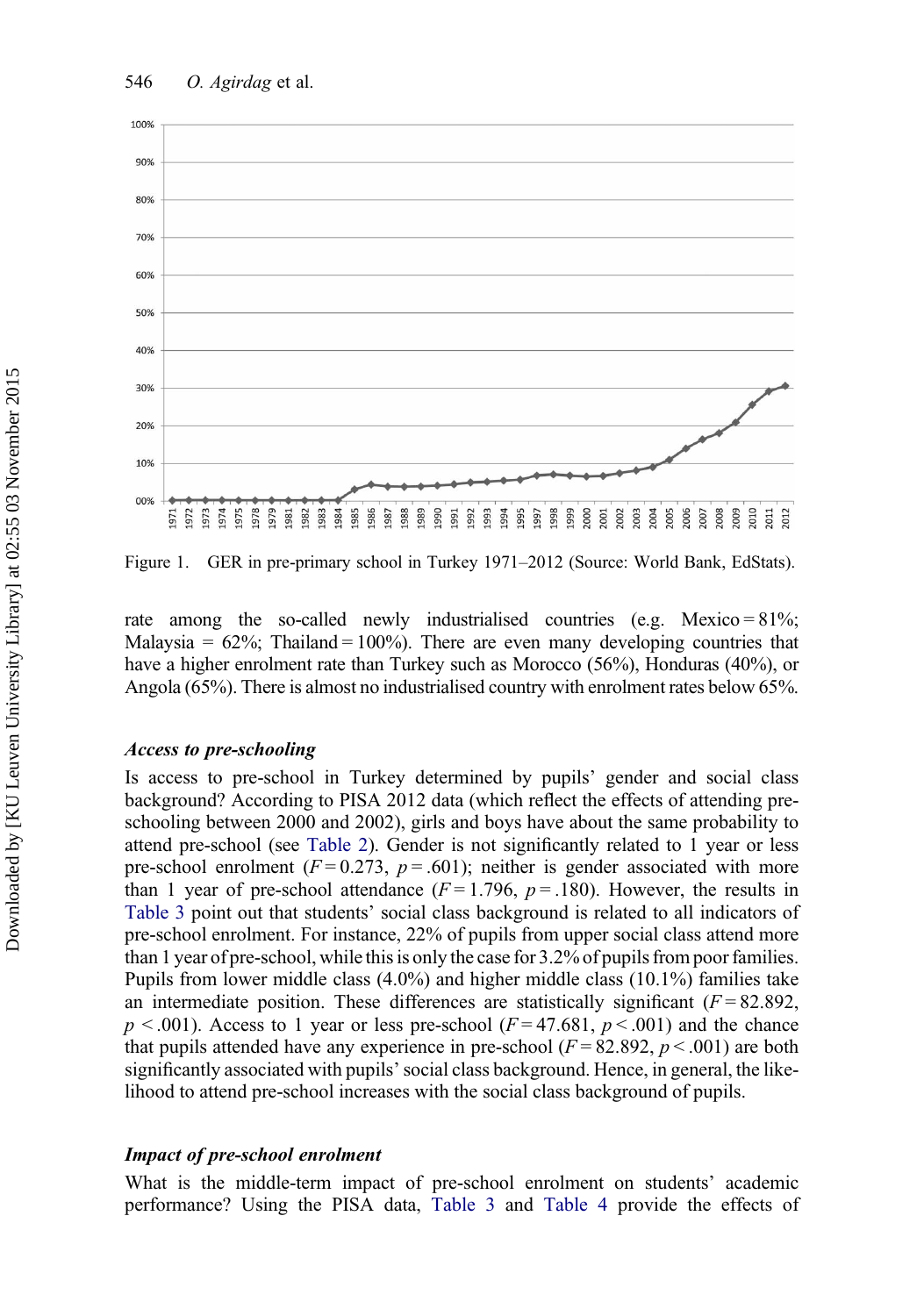| Rank | Country        | Rate $(\% )$ | Rank | Country              | Rate $(\% )$ | Rank | Country            | Rate $(\% )$ | Rank | Country              | Rate $(\%)$    |
|------|----------------|--------------|------|----------------------|--------------|------|--------------------|--------------|------|----------------------|----------------|
|      | Thailand       | 100          | 31   | <b>UK</b>            | 80           | 61   | Malaysia           | 62           | 91   | Samoa                | 25             |
| 2    | France         | 100          | 32   | St. Kitts & Nevis    | 78           | 62   | Mongolia           | 62           | 92   | Egypt, Arab Rep.     | 24             |
| 3    | Belgium        | 99           | 33   | Greece               | 77           | 63   | Albania            | 60           | 93   | Bangladesh           | 24             |
| 4    | Mauritius      | 99           | 34   | Romania              | 77           | 64   | <b>UA</b> Emirates | 59           | 94   | Macedonia, FYR       | 24             |
| 5    | Norway         | 99           | 35   | Lithuania            | 76           | 65   | Panama             | 56           | 95   | Azerbaijan           | 23             |
| 6    | Israel         | 98           | 36   | Switzerland          | 76           | 66   | Morocco            | 56           | 96   | Lao PDR              | 21             |
|      | Seychelles     | 97           | 37   | Ecuador              | 76           | 67   | Equatorial Guinea  | 54           | 97   | Uzbekistan           | 19             |
| 8    | Spain          | 97           | 38   | San Marino           | 76           | 68   | El Salvador        | 53           | 98   | Cameroon             | 19             |
| 9    | Malta          | 97           | 39   | Moldova              | 76           | 69   | Guyana             | 53           | 99   | Swaziland            | 18             |
| 10   | <b>Iceland</b> | 97           | 40   | Argentina            | 74           | 70   | Serbia             | 53           | 100  | Kyrgyz Republic      | 17             |
| 11   | Denmark        | 96           | 41   | Peru                 | 74           | 71   | Oatar              | 50           | 101  | Cambodia             | 12             |
| 12   | Sweden         | 95           | 42   | Algeria              | 72           | 72   | Bahrain            | 49           | 102  | Rwanda               | 11             |
| 13   | <b>Belarus</b> | 94           | 43   | Russian Fed.         | 72           | 73   | Sao Tome           | 48           | 103  | Congo, Rep.          | 11             |
| 14   | Italy          | 92           | 44   | <b>Barbados</b>      | 72           | 74   | Guatemala          | 48           | 104  | Guinea               | 11             |
| 15   | New Zealand    | 92           | 45   | Poland               | 72           | 75   | Kazakhstan         | 48           | 105  | Bosnia and Her.      | 11             |
| 16   | Estonia        | 90           | 46   | Canada               | 71           | 76   | <b>Bolivia</b>     | 47           | 106  | Syrian Arab Rep.     | 10             |
| 17   | Cuba           | 90           | 47   | Cyprus               | 71           | 77   | Colombia           | 44           | 107  | Togo                 | 10             |
| 18   | Netherlands    | 90           | 48   | Costa Rica           | 71           | 78   | <b>Belize</b>      | 43           | 108  | Benin                | 9              |
| 19   | Korea, Rep.    | 89           | 49   | Venezuela, RB        | 71           | 79   | Oman               | 43           | 109  | Senegal              | 9              |
| 20   | Slovenia       | 89           | 50   | Liechtenstein        | 70           | 80   | St. Lucia          | 43           | 110  | Eritrea              | 9              |
| 21   | Latvia         | 88           | 51   | Vietnam              | 70           | 81   | Honduras           | 40           | 111  | Tajikistan           | $\overline{7}$ |
| 22   | Japan          | 87           | 52   | Cabo Verde           | 70           | 82   | Palestine          | 37           | 112  | Central African Rep. | 6              |
| 23   | Suriname       | 86           | 53   | Finland              | 69           | 83   | Montenegro         | 37           | 113  | Niger                | 5              |
| 24   | Luxembourg     | 86           | 54   | <b>United States</b> | 68           | 84   | Dominican Rep.     | 35           | 114  | Burundi              | 4              |

<span id="page-12-0"></span>Table 1. NER in pre-primary school in 2011 across 120 countries (Source: World Bank, EdStats).

(Continued)

Comparative Education

Comparative Education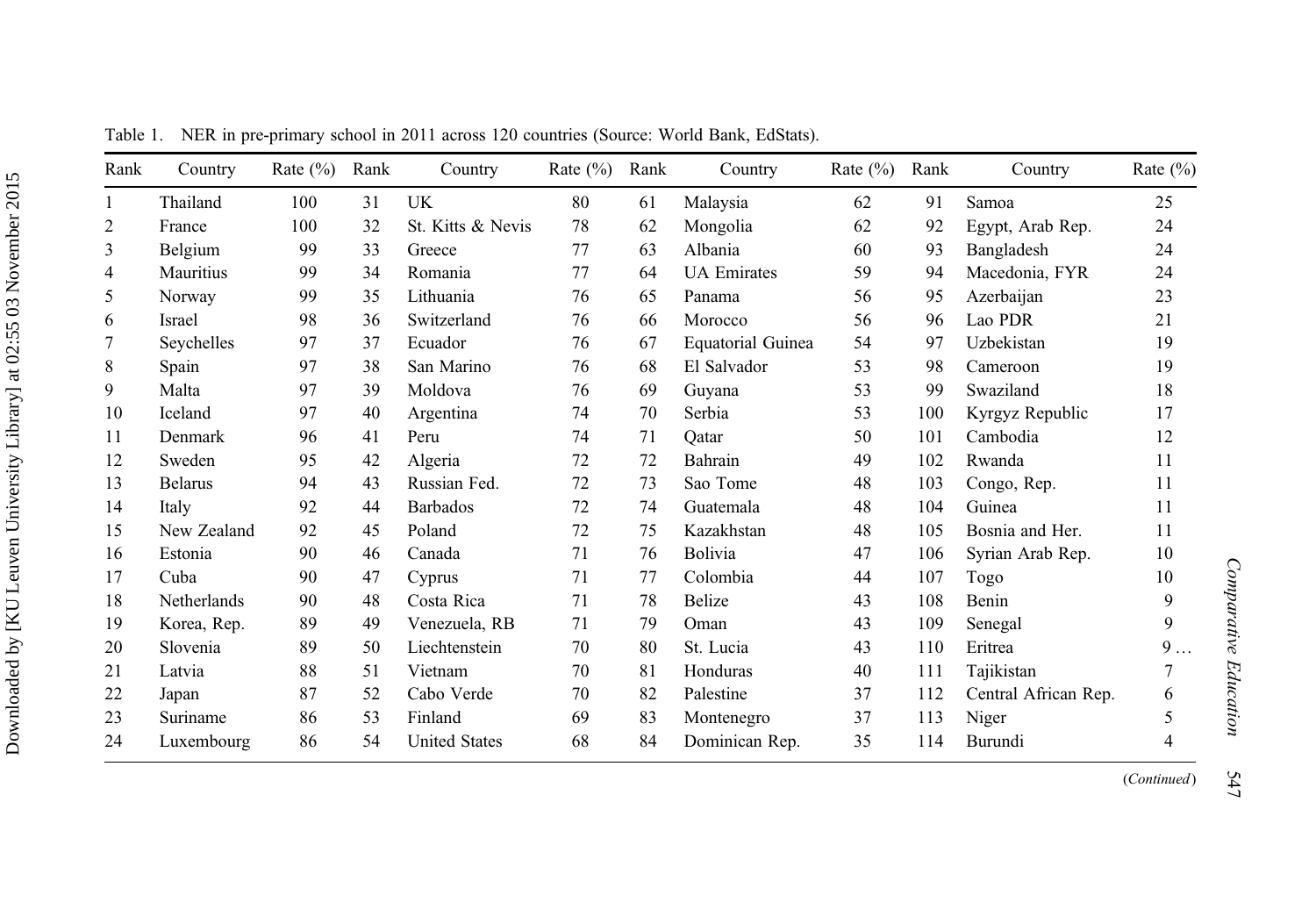<span id="page-13-0"></span>

| Rank | Country         | Rate $(\%)$ | Rank | Country   | Rate $(\% )$ | Rank | Country         | Rate $(\% )$ | Rank | Country          | Rate $(\% )$ |
|------|-----------------|-------------|------|-----------|--------------|------|-----------------|--------------|------|------------------|--------------|
| 25   | Hungary         | 84          | 55   | Ireland   | 67           | 85   | Solomon Islands | 35           | 115  | Congo, Dem. Rep. | 4            |
| 26   | Puerto Rico     | 84          | 56   | Australia | 66           | 86   | Gabon           | 35           | 116  | Diibouti         | 4            |
| 27   | Chile           | 82          | 57   | Brunei    | 65           | 87   | Jordan          | 34           | 117  | Mali             |              |
| 28   | <b>Bulgaria</b> | 82          | 58   | Angola    | 65           | 88   | Paraguay        | 32           | 118  | Burkina Faso     |              |
| 29   | Lebanon         | 82          | 59   | Antigua   | 64           | 89   | Bermuda         | 30           | 119  | Chad             |              |
| 30   | Mexico          | 81          | 60   | Croatia   | 64           | 90   | Turkey          | 29           | 120  | Yemen, Rep.      | $1\%$        |

Table 2. Pre-School attendance rates by gender and social class (Source: PISA 2012).

|                     | 1 Year or less $(\% )$ | More than 1 year $(\%)$ | Any pre-school $(\% )$ |
|---------------------|------------------------|-------------------------|------------------------|
| Gender              |                        |                         |                        |
| Female              | 20.8                   | 9.0                     | 29.8                   |
| Male                | 21.4                   | 7.9                     | 29.4                   |
| Social class        |                        |                         |                        |
| Poor                | 13.9                   | 3.2                     | 17.1                   |
| Lower middle class  | 15.7                   | 4.0                     | 19.7                   |
| Higher middle class | 28.4                   | 10.1                    | 38.6                   |
| Upper class         | 32.6                   | 22.0                    | 54.6                   |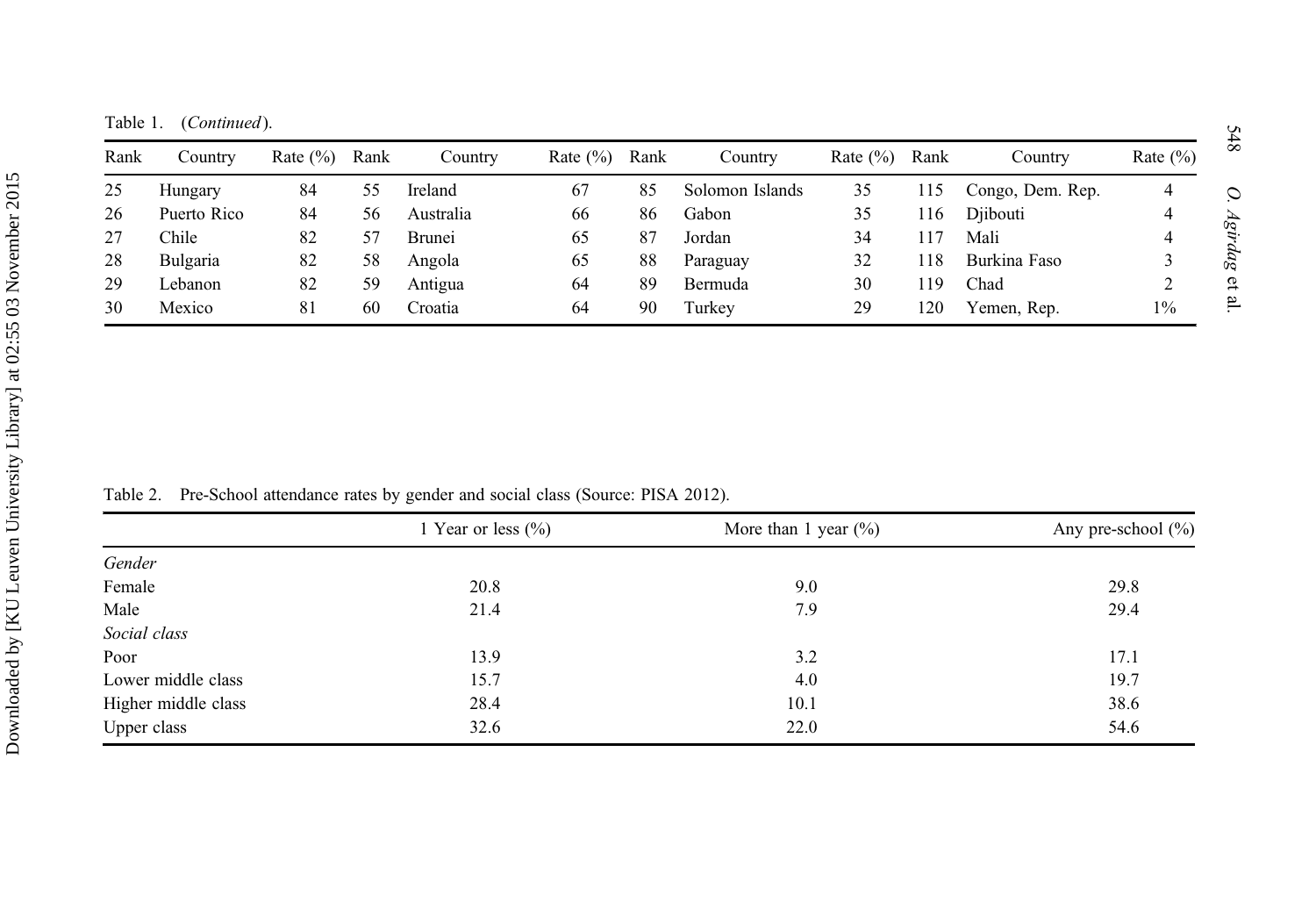|                                  | Model 1             | Model 2            | Model 3            |
|----------------------------------|---------------------|--------------------|--------------------|
| Intercept                        | 461.69 $(1.35)$ *** | 504.23 (3.25) ***  | 491.26 (4.30) ***  |
| Any pre-school                   | 49.5 (2.49) ***     | $37.56(2.68)$ ***  | 61.30 (5.82) ***   |
| Social class                     |                     |                    |                    |
| Poor                             |                     | $-55.15(4.53)$ *** | $-42.50(5.63)$ *** |
| Lower middle class               |                     | $-47.23(3.52)$ *** | $-32.30(4.73)$ *** |
| Higher middle class              |                     | $-32.83(3.72)$ *** | $-18.07(5.19)$ *   |
| Upper class $(=ref)$             |                     | ref                | ref                |
| $Pre-school \times social class$ |                     |                    |                    |
| Poor                             |                     |                    | $-21.81(11.56)$ ** |
| Lower middle class               |                     |                    | $-33.66(7.29)$ *** |
| Higher middle class              |                     |                    | $-28.39(7.46)$ *** |
| Upper class $(=ref)$             |                     |                    | ref                |

<span id="page-14-0"></span>Table 3. Regression analysis of reading achievement: unstandardised effects and standard errors (between parentheses) and p-values (Source: PISA 2012).

\*\*\* $p < .001$ .

pre-school attendance on, respectively, reading achievement and mathematical achievement. Model 1 in both tables indicates that pupils who had any experience with preschool outperformed pupils who did not attend pre-school: a difference of 50 points is found, which corresponds to a difference of 0.50 SD ( $p < .001$ ). However, after controlling for pupils' social class, the advantage of pre-school enrolment decreases to 37.56 points for reading (see Model 2; Table 3) and to 41.07 points for mathematics

Table 4. Regression analysis of math achievement: unstandardised effects and standard errors (between parentheses) and p-values (Source: PISA 2012).

|                                  | Model 1            | Model 2            | Model 3             |
|----------------------------------|--------------------|--------------------|---------------------|
| Intercept                        | 433.82 (1.48) ***  | 478.35 (3.59) ***  | 460.49 (4.75) ***   |
| Any pre-school                   | 53.32 $(2.73)$ *** | 41.07 $(2.29)$ *** | $73.76(6.42)$ ***   |
| Social class                     |                    |                    |                     |
| Poor                             |                    | $-58.06(5.01)$ *** | $-38.92(6.22)$ ***  |
| Lower middle class               |                    | $-50.08(3.89)$ *** | $-30.58(5.21)$ ***  |
| Higher middle class              |                    | $-33.43(4.11)$ *** | $-11.89(5.73)$ **   |
| Upper class $(=ref)$             |                    | ref                | ref                 |
| $Pre-school \times social class$ |                    |                    |                     |
| Poor                             |                    |                    | $-40.18(11.66)$ *** |
| Lower middle class               |                    |                    | $-41.05(8.05)$ ***  |
| Higher middle class              |                    |                    | $-42.22(8.42)$ ***  |
| Upper class $(=ref)$             |                    |                    | ref                 |

\*\*\* $p < .001$ .

$$
**p < .01
$$

 $*_{p}$  < .05.

<sup>\*\*</sup> $p < .01$ .

 $*_{p}$  < .05.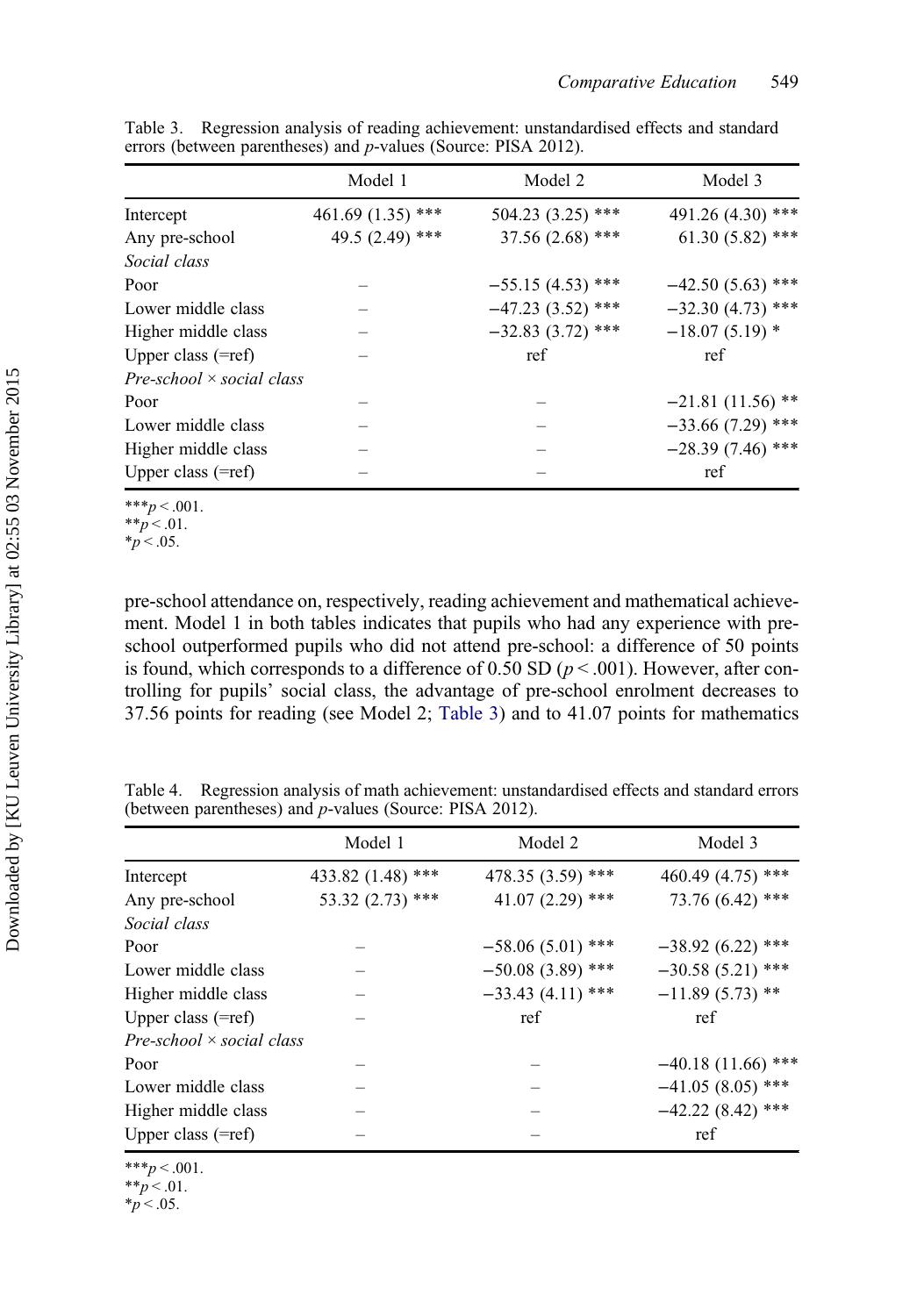(see Model 2; [Table 4](#page-14-0)). Thus, these figures indicate that even after controlling for social class, attending pre-school provides an advantage of about 0.40 SD.

#### Differential effects of pre-school enrolment

Do all pupils benefit equally from pre-school enrolment? To answer this question, the statistical interaction term between social class and pre-school attendance is calculated. These differential effects of pre-school enrolment on reading and mathematical achievement are, respectively, shown in the third model of [Table 3](#page-14-0) and [Table 4.](#page-14-0) The statistically significant interaction terms indicate that pupils from wealthy (upper class) families benefit more from pre-school participation than pupils from lower social classes. For instance, while pre-school gives an advantage of 61.30 points in reading for pupils from the upper class, this is only 27.64 points  $(= 61.30 - 33.66)$ for pupils from lower middle class families (see Model 3; [Table 3](#page-14-0)). Similarly, the bonus for attending pre-school is 73.76 points in mathematics for the upper class students, while students from higher middle class, lower middle class and from poor families benefit about 40 points less (see Model 3; [Table 4](#page-14-0)). Thus, while pre-school enrolment has a positive effect for all social classes, students from wealthy families benefit more than students from lower social classes.

#### Conclusion and discussion

The first steps to build a system of early childhood education in Turkey were part of the larger modernisation project of Turkey. The imitation of Western secular societies was in fact the steering force behind these early developments. However, for many decades, the main political concern was to decrease illiteracy by increasing enrolment in primary school and by adult learning. Consequently, limited attention was paid to the establishment of early childhood education in Turkey and the *de facto* enrolment rate remained negligible. This changed in the 1950s and 1960s, as major political and legal steps were taken to increase enrolment in pre-primary education. The most important rationale behind these developments was (and still is) the importance of pre-schooling for economic development: early childhood education is believed to increase the level of *human* capital of the country, directly through improved educational performance and indirectly through increased availability of a (female) workforce.

The empirical results of this study indicated that the pre-school enrolment rate in Turkey was trivially low until 1984, that it slightly increased between 1985 and 2003, and that it grew exponentially after 2003. Still, in 2012, only 30% of pupils were enrolled in pre-school. Turkey was only ranked 90th among 120 countries and it had the lowest rate of pre-school attendance among industrialised or newly industrialised countries. According to the World Bank [\(2013](#page-19-0)), Turkey's per capita income would suggest a pre-school enrolment rate of over 60%, that is, double the actual figure. Hence, we can conclude that the significant socio-economic progress of the country during the last decade only partly compensated for the low levels of preschool attendance.

Another finding of concern is that access to pre-school is strongly determined by the social class background of students. Indeed, students from wealthy families had more access to pre-school than those from poor families. Students with an upper-class background were five times more likely to attend pre-school for more than a year than students from lower middle-class families and seven times more likely to attend pre-school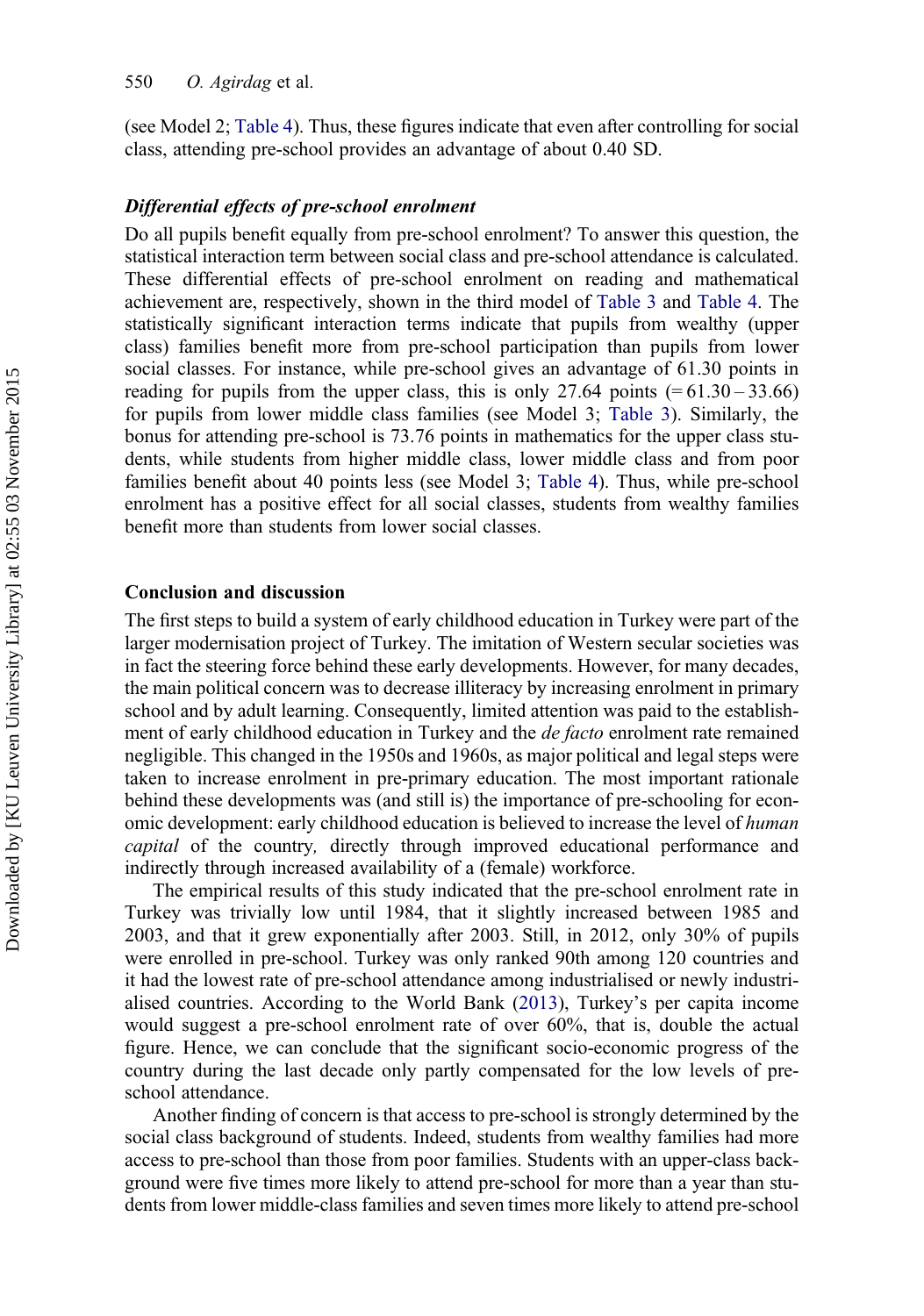for more than a year than poor children. This might be explained by the fact that preschool provision in Turkey is more prevalent in more developed regions in the West and the North of the country than in the poor provinces in the South and the East (see MEB [2014\)](#page-19-0). A positive finding is that students' gender was not a significant predictor of pre-school attendance: Turkish girls are equally likely to attend preschool as Turkish boys. In general terms, this finding is in line with the international literature.

The results also demonstrated that pre-school attendance was related to future academic performance as it correlated with higher reading and mathematical achievement at the age of 15, even when we take account of social class effects. Given the consistent international evidence for the future academic benefits of pre-school participation across many countries around the world (e.g. Barnett [2011](#page-18-0); Burger [2010](#page-18-0); Camilli et al. [2010](#page-18-0); Nores and Barnett [2010](#page-19-0)), this comes as no surprise. Turkey is no exception to this almost universal pattern. However, the results demonstrated that students from wealthier families benefited more from pre-school attendance than students from lower middle-class and poor families. The international research evidence (especially the PISA studies) reveals a certain amount of variation across countries in equity effects of pre-school attendance. The results of the present study clearly indicate that Turkey belongs to a (small) group of countries where students from more privileged families profit more from pre-school attendance in their later school career than students from disadvantaged families. The differential effect might be explained by the quality of pre-schools that children from different social class backgrounds attend. There is strong evidence that the immediate effectiveness and sustained school success of pre-school provision is connected to its process quality, particularly features such as curriculum and learning environment, teacher–child interactions in the classroom, and parent involvement (e.g. Burger [2010](#page-18-0); Camilli et al. [2010](#page-18-0)). However, the available data do not allow us to examine this explanation empirically, as we relied on a global approach to estimate the effects of pre-school participation. That is because the data lack information on the quality and context of pre-schools, an important omission, given that the effects of pre-school participation are likely to vary depending on the quality and context of the programme. A second limitation of the data that we have used is that they do not allow us to differentiate pre-primary classes and independent pre-schools. However, the attendance rates and the impact of pre-primary classes versus independent pre-schools might be very different. Both shortcomings should be considered as an opportunity for future studies.

The results of this study have important implications for educational policy in Turkey. First of all, it is rare that an industrialised country as Turkey has such low pre-school participation. Nevertheless, if the pre-school enrolment rate continues to grow as it grew in the last decade, Turkey might soon catch up. While the initial plan to make pre-primary classes compulsory for everyone has been abandoned, the starting age for primary school has recently been lowered to five-and-a-half years. If the pre-school attendance rate could be augmented in future years, the quality of Turkish education might benefit and Turkey might move up in the infamous PISA rankings. However, given the differential effects of pre-schooling documented in this study (wealthy pupils benefited more from pre-school than poor pupils), this could also mean an increase in the level of social inequities in education. Combined with the finding that access to pre-school is already strongly determined by social class, the increase in pre-school provision could be detrimental without social policies that strive for more equity in education.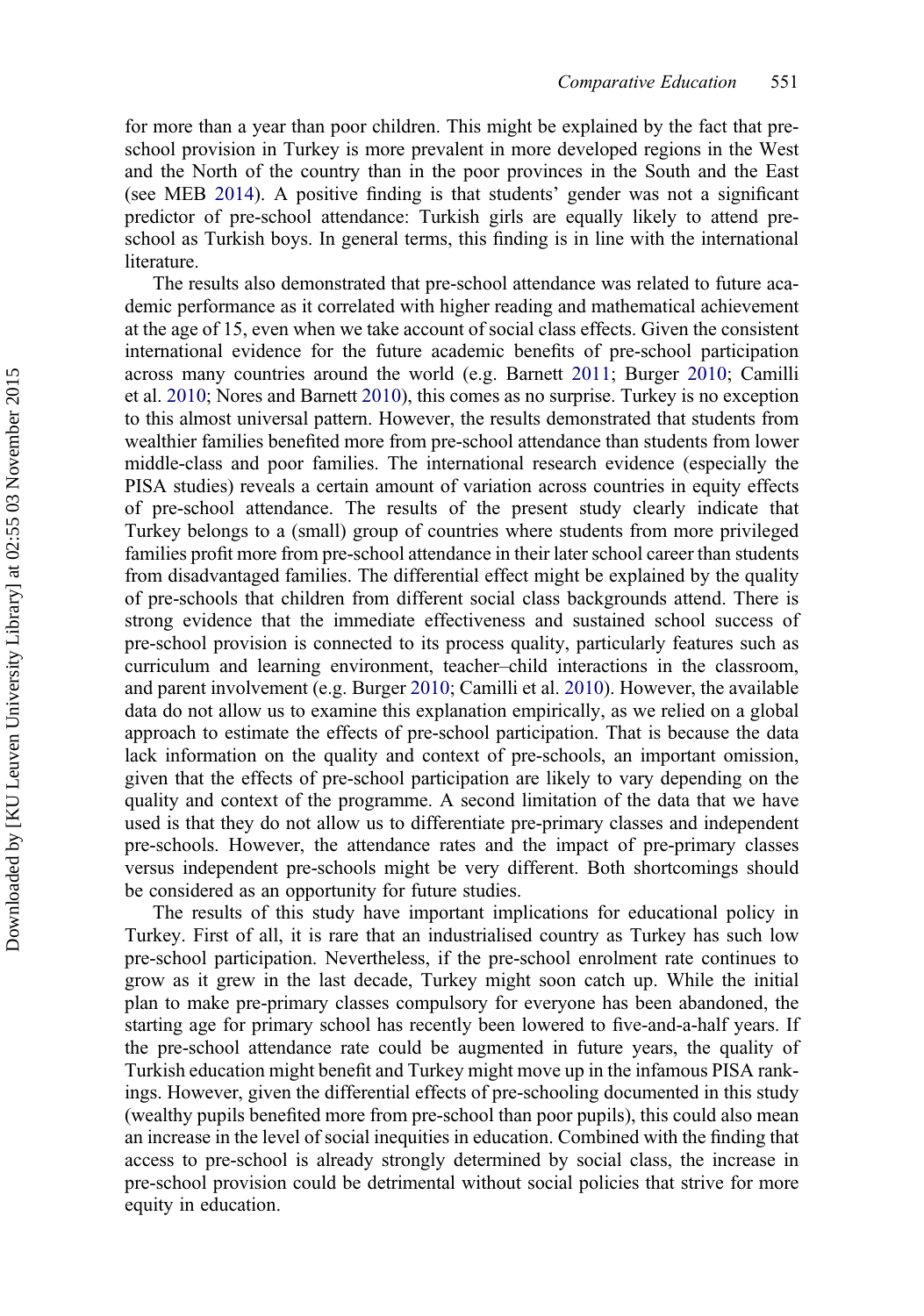<span id="page-17-0"></span>Hence, we suggest that education policies should in particular provide access to high-quality pre-school for poor and lower middle-class children. This might increase both the quality and the equity of Turkish education. One promising strategy to increase access for poor children is to expand pre-school provision in less developed provinces at the South-East part of the country, and among the poor areas in larger cities such as Istanbul. Another possible strategy is to raise the overall quality of pre-schools by learning from existing evaluations of the quality of pre-school classrooms in Turkey and by developing ways of promoting good practice with regard to teaching and learning in pre-schools serving poor children.

#### Disclosure statement

No potential conflict of interest was reported by the authors.

### **Notes**

1. For the sake of conceptual clarity, we use the term 'pre-school' in this article consistently in a general sense: it refers to all types of pre-primary education services for children between the age of 2 and the age they enter school.

#### Notes on contributors

Orhan Agirdag (PhD, Sociology) is a tenure track professor at the University of Leuven and assistant professor at University of Amsterdam. Formerly, he was a Fulbright Fellow at the UCLA. His main research interests include inequality in education, educational policy, multilingualism and religiosity. As a multilingual researcher, he writes in English, Dutch, and Turkish. He is regularly invited to give public talks and his opinions are regularly featured in the Belgian media.

Zeliha Yazici (PhD, Education) is an associate professor of education at the Akdeniz University. Her expertise and research interests focus on early childhood education and bilingual language acquisition.

Sven Sierens (MA, Anthropology) is a senior researcher at Ghent University. His expertise and research interests mainly focus on linguistic diversity and multilingual policies in schools and classrooms, diversity and social inequality in education, intercultural education, and educational anthropology.

#### ORCID

Orhan Agirdag <http://orcid.org/0000-0002-5508-1501>

#### References

- Agirdag, O., P. Van Avermaet, and M. Van Houtte. 2013. "School Segregation and Math Achievement: A Mixed-Method Study on the Role of Self-Fulfilling Prophecies." Teachers College Record 115 (3): 1–50.
- Akyüz, Y. 1996. "Anaokullarının Türkiyede Kuruluş ve Gelişim Tarihçesi [The History of the Kindergarten's Establishment and Development in Turkey]." Milli Eğitim 131: 11-18.
- Akyüz, Y. 2008. Türk Eğitim Tarihi [History of Turkish Education]. Ankara: Pegem Akademi Yayınları.
- Barnett, W. S. 1995. "Long-Term Effects of Early Childhood Programs on Cognitive and School Outcomes." The Future of Children 5 (3): 25–50.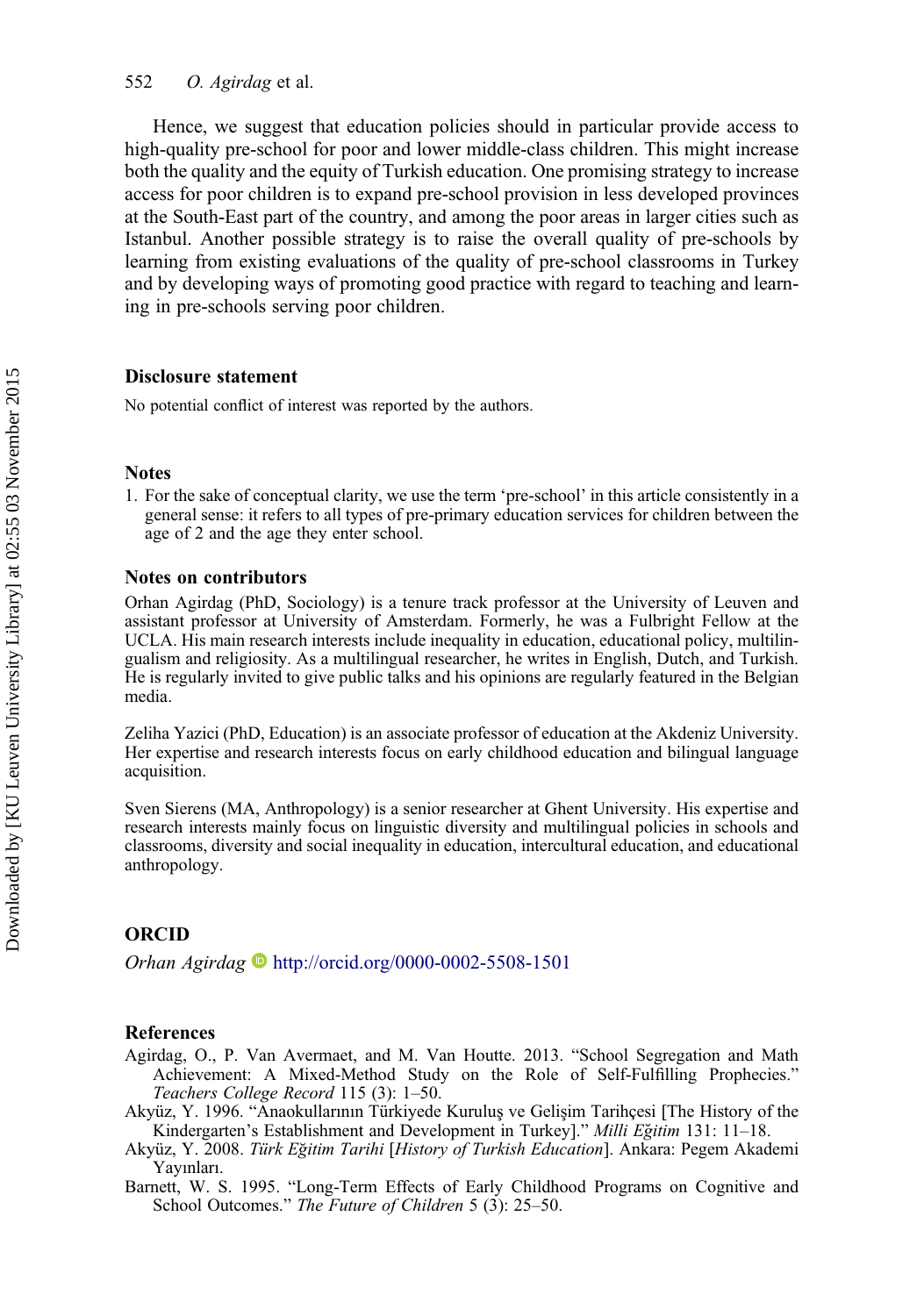- <span id="page-18-0"></span>Barnett, W. S. 2011. "Effectiveness of Early Educational Intervention." Science 333 (6045): 975–978.
- Barnett, W. S., and C. R. Belfield. 2006. "Early Childhood Development and Social Mobility." The Future of Children 16 (2): 73–98.
- Boocock, S. S. 1995. "Early Childhood Programs in Other Nations: Goals and Outcomes." The Future of Children 5 (3): 94–114.
- Burger, K. 2010. "How Does Early Childhood Care and Education Affect Cognitive Development? An International Review of the Effects of Early Interventions for Children from Different Social Backgrounds." Early Childhood Research Quarterly 25 (2): 140–165.
- Camilli, G., S. Vargas, S. Ryan, and W. S. Barnett. 2010. "Meta-Analysis of the Effects of Early Education Interventions on Cognitive and Social Development." The Teachers College Record 112 (3): 579–620.
- Çivik, S. P., P. Ünüvar, and B. Soylu. 2015. "Pre-School Education Teacher's Opinion About the Implementation of 2013 Pre-School Education Program." Procedia-Social and Behavioral Sciences 174: 693–698.
- Dağlı, Ü. Y., and A. Dağlı. 2012. "Early Childhood Education in Turkish Laws and Strategic Plans from the 1950s to Today." Journal of Theoretical Educational Science 5 (4): 454–467.
- Duru, K. N. 1915. Çocuk Bahçesi Rehberi. [Kindergarten Guide]. İstanbul: Matbaa-i Amire.
- EFA GMR. 2003. Gender and Education for All: The Leap to Equality. Education For All Global Monitoring Report 2003. Paris: UNESCO.
- EFA GMR. 2006. Strong Foundations: Early Childhood Care and Education. Report 2007. Paris: UNESCO.
- EFA GMR. 2015. Education for All 2000–2015: Achievements and Challenges. Education For All Global Monitoring Report 2015. Paris: UNESCO.
- Entwisle, D. R. 1995. "The Role of Schools in Sustaining Early Childhood Program Benefits." The Future of Children 5 (3): 133–144.
- Ergin, O. 1977. Türk Maarif Tarihi [Turkish Education History]. Istanbul: Eser Matbaasi.
- European Commission. 2014. Key Data on Early Childhood Education and Care in Europe. 2014 Edition. Eurydice and Eurostat Report. Luxembourg: Publications Office of the European Union.
- Gökçe, F., and N. Oguz. 2010. "Minority and Foreign Schools on the Ottoman Education System." e-International Journal of Educational Research 1 (1): 42–57.
- Gorey, K. M. 2001. "Early Childhood Education: A Meta-Analytic Affirmation of the Short- and Long-Term Benefits of Educational Opportunity." School Psychology Quarterly 16 (1): 9–30.
- Green, A., and T. Mostafa. 2011. Preschool Education and Care A Win-Win Policy? LLAKES Research Paper 32. Centre for Learning and Life Chances in Knowledge Economies and Societies. London. [www.llakes.org](http://www.llakes.org).
- Hattie, J. 2013. Visible Learning: A Synthesis of Over 800 Meta-Analyses Relating to Achievement. London: Routledge.
- Heckman, J. J. 2006. "Skill Formation and the Economics of Investing in Disadvantaged Children." Science 312 (5782): 1900–1902.
- Kapci, E. G., and D. Güler. 1999. "Pre-School Education in Turkey: Policies and Practices in Their Historical Context." Early Child Development and Care 156 (1): 53-62.
- Karoly, L. A., M. R. Kilburn, and J. S. Cannon. 2006. Early Childhood Interventions: Proven Results, Future Promise. Santa Monica, CA: Rand Corporation.
- Lamy, C. E. 2013. "How Preschool fights Poverty." Educational Leadership 70 (8): 32–36.
- Leseman, P. P. M. 2002. Early Childhood Education and Care for Children from Low-Income or Minority Backgrounds. Paris: OECD.
- Lockheed, M. L. 2008. "The Double Disadvantage of Gender and Social Exclusion in Education." In Girls' Education in the 21st Century: Gender Equality, Empowerment, and Economic Growth, edited by M. Tembon and L. Fort, 118–126. Washington, DC: World Bank.
- Manning, M., R. Homel, and C. Smith. 2010. "A Meta-Analysis of the Effects of Early Developmental Prevention Programs in at-Risk Populations on Non-Health Outcomes in Adolescence." Children and Youth Services Review 32 (4): 506–519.
- MEB (Milli Eğitim Bakanlığı). 2010. Cumhuriyet döneminde Türk Milli Eğitim sistemindeki gelismeler (1920–2010). [Developments in the Turkish National Education System During the Republican era (1920–2010)]. Ankara: Strateji Geliştirme Başkanlığı.